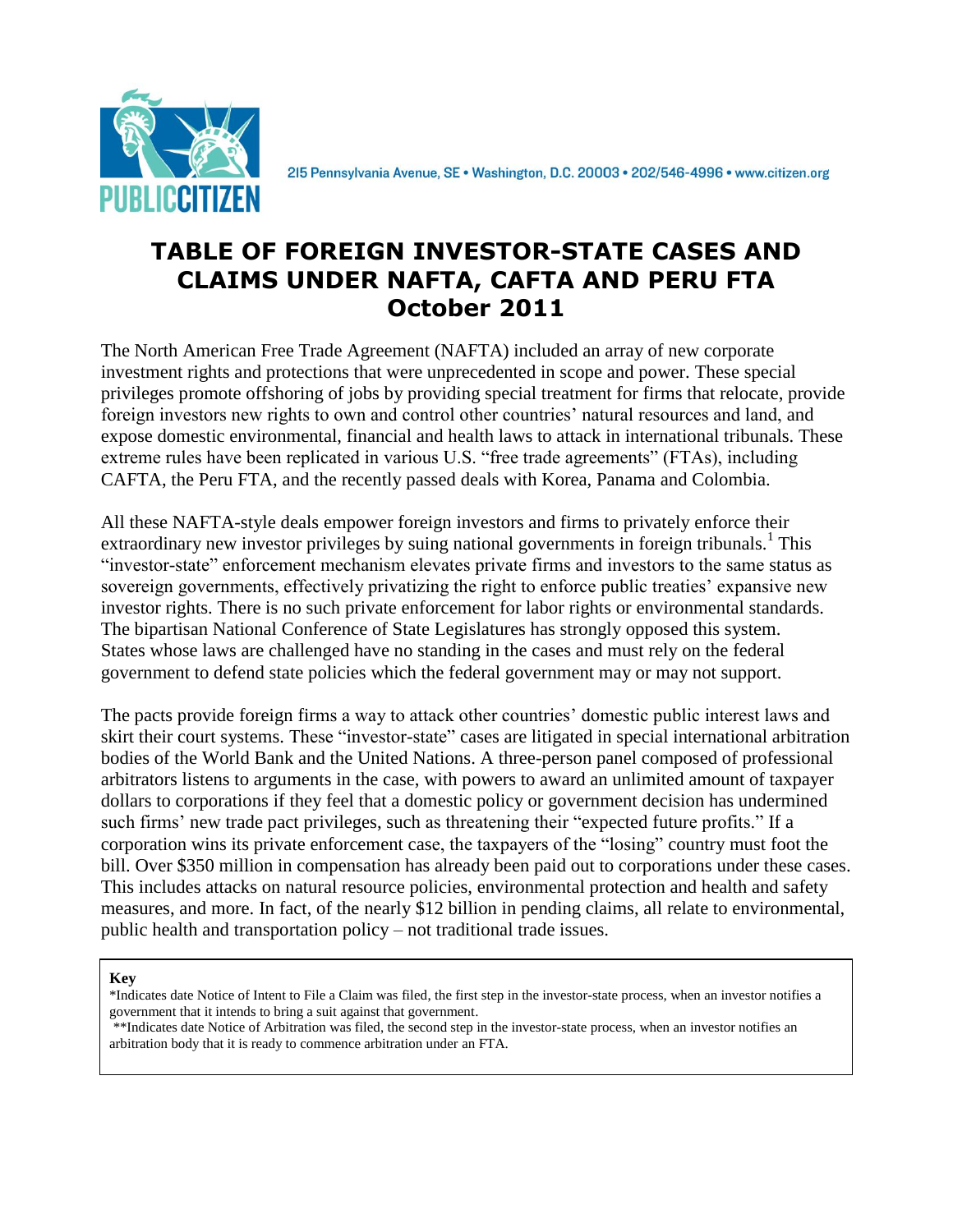| $(U.S.$ \$) | Corporation<br>or Investor |  | Venue | <b>Damages</b><br>Sought | <b>Status of</b><br>Case | <b>Issue</b> |
|-------------|----------------------------|--|-------|--------------------------|--------------------------|--------------|
|-------------|----------------------------|--|-------|--------------------------|--------------------------|--------------|

# **NAFTA Cases & Claims Against the United States**

| Loewen<br>Oct. 30, 1998*                                   | <b>ICSID</b>    | \$725<br>million | Dismissed | First NAFTA Chapter 11 case challenging a<br>domestic court ruling. Canadian funeral home<br>conglomerate challenged Mississippi state court<br>jury's damage award in a private contract dispute<br>and various rules of civil procedure relating to<br>posting bond for appeal. The underlying case<br>involved a local funeral home that claimed Loewen<br>engaged in anti-competitive and predatory<br>business practices in breach of contract.<br>June 2003: Claim dismissed on procedural<br>grounds. Tribunal found that Loewen's<br>reorganization under U.S. bankruptcy laws as a<br>U.S. corporation no longer qualified it to be a<br>"foreign investor" entitled to NAFTA protection.<br>However, the tribunal's ruling discussed the merits<br>of the case, noting that domestic court rulings in<br>private contract disputes are subject to NAFTA<br>investor-state claims. |
|------------------------------------------------------------|-----------------|------------------|-----------|---------------------------------------------------------------------------------------------------------------------------------------------------------------------------------------------------------------------------------------------------------------------------------------------------------------------------------------------------------------------------------------------------------------------------------------------------------------------------------------------------------------------------------------------------------------------------------------------------------------------------------------------------------------------------------------------------------------------------------------------------------------------------------------------------------------------------------------------------------------------------------------------|
|                                                            |                 |                  |           | October 2005: A U.S. District Court rejected an<br>application by Loewen to vacate the procedural<br>ruling and revive the case.                                                                                                                                                                                                                                                                                                                                                                                                                                                                                                                                                                                                                                                                                                                                                            |
| <b>Mondev</b><br>May 6, 1999*<br>Sept. 1,<br>1999 **       | <b>ICSID</b>    | \$50<br>million  | Dismissed | Canadian real estate developer challenged<br>Massachusetts Supreme Court ruling regarding<br>local government sovereign immunity and land-<br>use policy.<br>October 2002: Claim dismissed on procedural<br>grounds. Tribunal found that the majority of<br>Mondev's claims, including its expropriation claim,<br>were time-barred because the dispute on which<br>the claim was based predated NAFTA.                                                                                                                                                                                                                                                                                                                                                                                                                                                                                     |
| <b>Methanex</b><br>June 15,<br>1999*<br>Dec. 3,<br>1999 ** | <b>UNCITRAL</b> | \$970<br>million | Dismissed | Canadian corporation that produced methanol, a<br>component chemical of the gasoline additive<br>MTBE, challenged California phase-out of the<br>additive, which was contaminating drinking water<br>sources around the state.                                                                                                                                                                                                                                                                                                                                                                                                                                                                                                                                                                                                                                                              |
|                                                            |                 |                  |           | August 2005: Claim dismissed on procedural<br>grounds. The tribunal ruled that it had no<br>jurisdiction to determine Methanex's claims<br>because California's MTBE ban did not have a<br>sufficient connection to the firm's methanol<br>production to qualify Methanex for protection<br>under NAFTA's investment chapter. Tribunal<br>orders Methanex to pay U.S. \$3 million in legal<br>fees. The tribunal permitted NGOs to submit amici<br>briefs and Methanex allowed hearings to be open                                                                                                                                                                                                                                                                                                                                                                                          |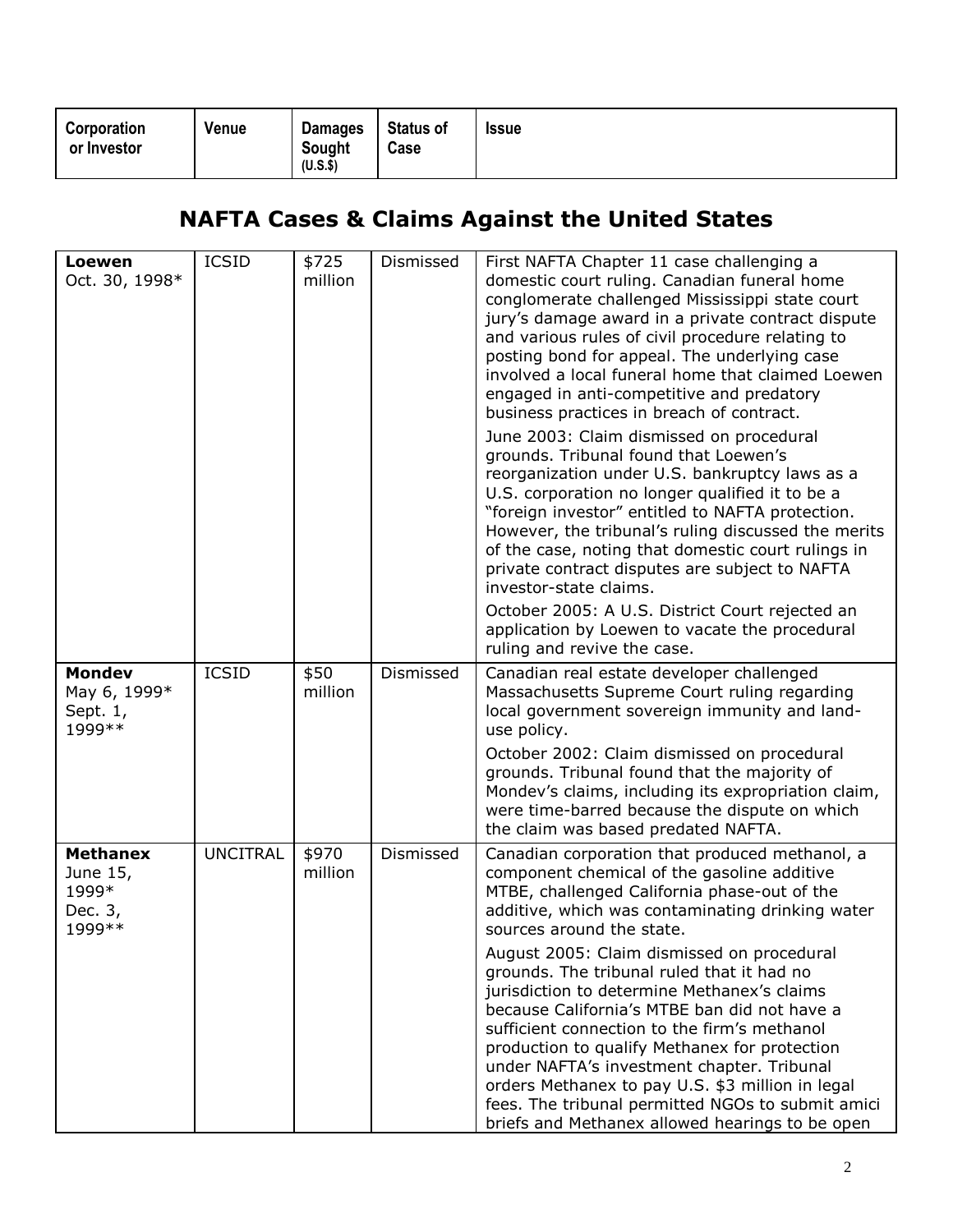|                                                                                                       |                 |                    |                               | to the public.                                                                                                                                                                                                                                                                                                                                                                                                                                                                    |
|-------------------------------------------------------------------------------------------------------|-----------------|--------------------|-------------------------------|-----------------------------------------------------------------------------------------------------------------------------------------------------------------------------------------------------------------------------------------------------------------------------------------------------------------------------------------------------------------------------------------------------------------------------------------------------------------------------------|
| <b>ADF Group</b><br>Feb. 29, 2000*<br>July 19,<br>2000 **                                             | <b>ICSID</b>    | \$90<br>million    | Dismissed                     | Canadian steel contractor challenged U.S. Buy<br>America law related to Virginia highway<br>construction contract.<br>January 2003: Claim dismissed on procedural<br>grounds. Tribunal found that the basis of the claim<br>constituted "government procurement" and<br>therefore was not covered under NAFTA Article<br>1108. Starting with CAFTA, FTA investment<br>chapters have included foreign investor<br>protections for aspects of government<br>procurement activities. |
| <b>Canfor</b><br>Nov. 5, 2001*<br>July 9, 2002**                                                      | <b>UNCITRAL</b> | \$250<br>million   | Consolidat<br>ed              | Canadian softwood lumber company sued for<br>damages relating to U.S. anti-dumping and<br>countervailing duty measures implemented in<br>U.S.-Canada softwood lumber dispute.<br>September 2005: Case consolidated with<br>Tembec claim - see "Softwood Lumber" below.                                                                                                                                                                                                            |
| <b>Kenex</b><br>Jan. 14, 2002*<br>Aug. 2,<br>2002 **                                                  | <b>UNCITRAL</b> | \$20<br>million    | Arbitration<br>never<br>began | Canadian hemp production company challenged<br>new U.S. Drug Enforcement Agency regulations<br>criminalizing the importation of hemp foods. In<br>2004, Kenex won a U.S. federal court case that<br>held the agency overstepped its statutory<br>authority when issuing the rules. The NAFTA<br>investor-state case was abandoned.                                                                                                                                                |
| <b>James Baird</b><br>March 15,<br>2002*                                                              |                 | \$13.58<br>billion | Arbitration<br>never<br>began | Canadian investor challenged U.S. policy of<br>disposing nuclear waste at Yucca Mountain,<br>Nevada site. Investor held patents for competing<br>waste disposal method and location.                                                                                                                                                                                                                                                                                              |
| <b>Doman</b><br>May 1, 2002*                                                                          |                 | \$513<br>million   | Arbitration<br>never<br>began | Canadian softwood lumber company sued for<br>damages related to U.S. anti-dumping and<br>countervailing duties measures implemented in<br>U.S.-Canada softwood lumber dispute.                                                                                                                                                                                                                                                                                                    |
| <b>Tembec Corp.</b><br>May 3, 2002*<br>Dec. 3,<br>2003 **                                             | <b>UNCITRAL</b> | \$200<br>million   | Consolidat<br>ed              | Canadian softwood lumber company sued for<br>damages related to U.S. anti-dumping and<br>countervailing duties measures implemented in<br>U.S.-Canada softwood lumber dispute.<br>September 2005: Consolidated with Terminal<br>Forest Products and Canfor - see "Softwood<br>Lumber" below.                                                                                                                                                                                      |
| <b>Ontario</b><br><b>Limited</b><br>Sept. 9, 2002*                                                    |                 | \$38<br>million    | Arbitration<br>never<br>began | Canadian company filed suit seeking return of<br>property after its bingo halls and financial records<br>were seized during an investigation for RICO<br>violations in Florida.                                                                                                                                                                                                                                                                                                   |
| <b>Terminal</b><br><b>Forest</b><br><b>Products Ltd.</b><br>June 12,<br>2003*<br>March 30,<br>2004 ** | <b>UNCITRAL</b> | \$90<br>million    | Consolidat<br>ed              | Canadian softwood lumber company sued for<br>damages related to U.S. anti-dumping and<br>countervailing duties measures implemented in<br>U.S.-Canada softwood lumber dispute.<br>September 2005: Case consolidated with Canfor<br>and Tembec - see "Softwood Lumber" below.                                                                                                                                                                                                      |
| <b>Glamis Gold</b><br>Ltd.<br>July 21, 2003*                                                          | <b>UNCITRAL</b> | \$50<br>million    | Dismissed                     | Canadian company sought compensation for<br>California law requiring backfilling and restoration<br>of open-pit mines near Native American sacred                                                                                                                                                                                                                                                                                                                                 |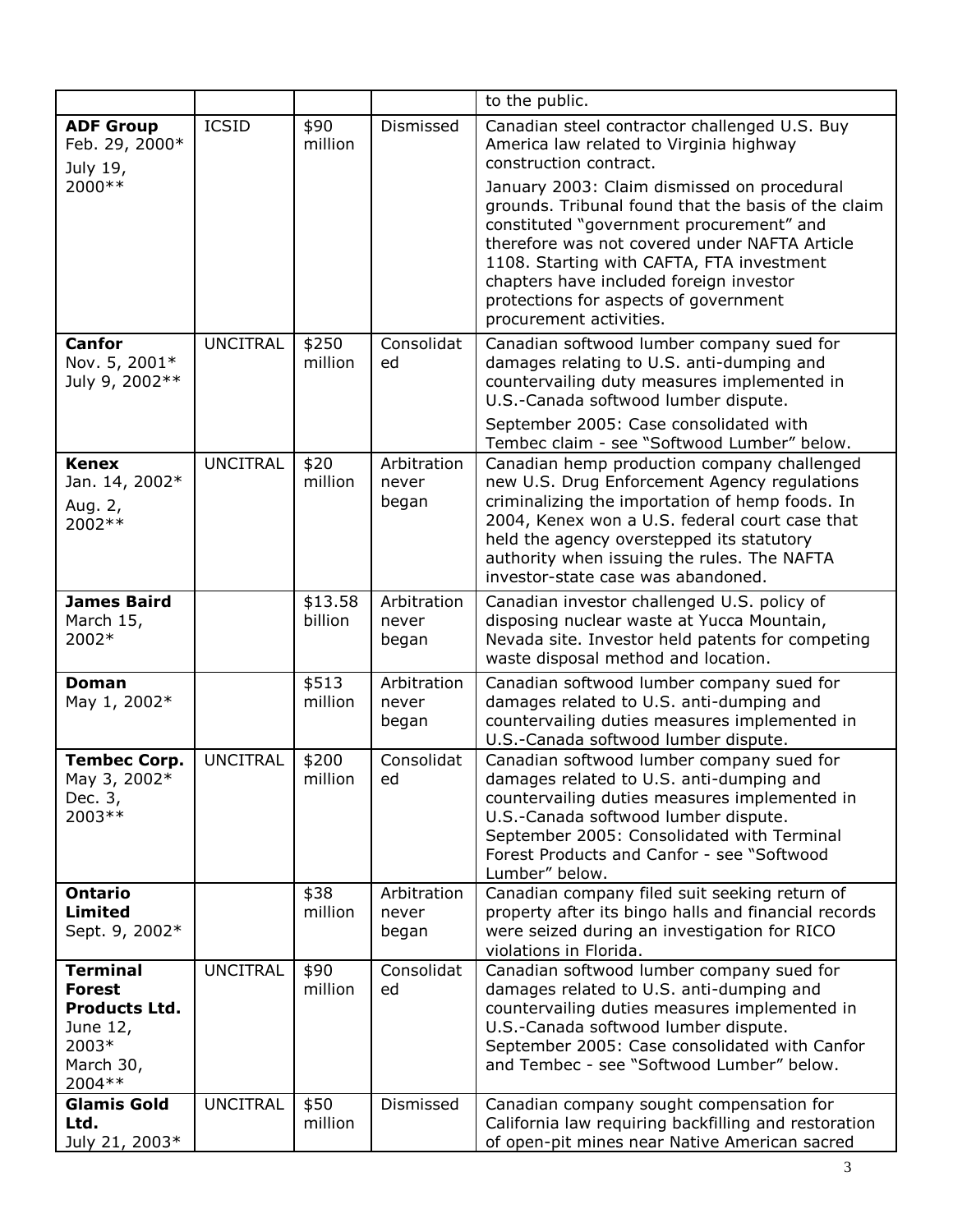| Dec. 9,<br>2003**                                                                                                 |                 |                  |           | sites. The company's American subsidiary had<br>acquired federal mining claims and was in the<br>process of acquiring approval from state and<br>federal governments to open an open-pit cyanide<br>heap leach mine. When backfilling and restoration<br>regulations were issued by California, Glamis filed<br>a NAFTA claim rather than proceed with its<br>application in compliance with the regulations. The<br>tribunal dismissed Glamis' claims in June 2009 on<br>the grounds that $-$ with the high price for gold,<br>among other factors - the economic impact of the<br>regulations did not a high enough dollar amount to<br>constitute an indirect expropriation.                                                                                                                                                                                                                                                                                                                                                                                                                      |
|-------------------------------------------------------------------------------------------------------------------|-----------------|------------------|-----------|------------------------------------------------------------------------------------------------------------------------------------------------------------------------------------------------------------------------------------------------------------------------------------------------------------------------------------------------------------------------------------------------------------------------------------------------------------------------------------------------------------------------------------------------------------------------------------------------------------------------------------------------------------------------------------------------------------------------------------------------------------------------------------------------------------------------------------------------------------------------------------------------------------------------------------------------------------------------------------------------------------------------------------------------------------------------------------------------------|
| <b>Grand River</b><br><b>Enterprises</b><br>et. al.<br>Sept. 15,<br>2003*<br>March 12,<br>2004 **                 | <b>UNCITRAL</b> | \$340<br>million | Dismissed | Canadian tobacco manufacturer, its two individual<br>owners, and one U.S. business associate who<br>owned the trademark for the tobacco brand the<br>company manufactured, sought damages over<br>1998 U.S. Tobacco Settlement, which requires<br>tobacco companies to contribute to state escrow<br>funds to help defray medical costs of smokers. The<br>claimants had utilized loopholes in the escrow<br>scheme to expand their U.S. sales - loopholes that<br>the states ultimately closed. This loophole closing<br>was a central basis of claimants' claim.<br>January 2011: While finding that no NAFTA<br>violation occurred, tribunal finds that U.S. must<br>bear its own defense costs (even though three of<br>the four claimants did not have a U.S.<br>investment), noting that the U.S. did not consult<br>with indigenous businesses before implementing<br>the challenged aspects of the Tobacco Settlement.<br>The tribunal also questioned whether these<br>aspects of tobacco policy contributed to public<br>health, despite deep drops in teenage smoking<br>over the period. |
| Canadian<br><b>Cattlemen for</b><br><b>Fair Trade</b><br>Aug. 12,<br>2004*<br>March 16<br>2005-June 2,<br>2005 ** | <b>UNCITRAL</b> | \$235<br>million | Dismissed | Group of Canadian cattlemen and feedlot owners<br>sought compensation for losses incurred when the<br>U.S. halted imports of live Canadian cattle after<br>the discovery of a case of BSE (mad cow disease)<br>in Canada in May 2003.<br>January 2008: Claim dismissed on procedural<br>grounds. Tribunal ruled that the cattlemen did not<br>have standing to bring the claim because they did<br>not have an investment in the U.S., nor did they<br>intend to invest in the U.S.                                                                                                                                                                                                                                                                                                                                                                                                                                                                                                                                                                                                                  |
| Softwood<br>Lumber<br>Consolidated<br>Proceeding<br>Sept. 7, 2005                                                 | <b>ICSID</b>    |                  | Concluded | September 2005: Tribunal approved U.S. request<br>to consolidate Canfor, Terminal Forest and Tembec<br>cases under ISCID rules. The Tembec case was<br>withdrawn in 2005, but a dispute over litigation<br>costs continued to be adjudicated by the NAFTA<br>tribunal.<br>July 2007: A final ruling in the Canfor and<br>Terminal Forest cases was issued concluding the<br>cases and apportioning costs in these cases and in<br>the Tembec case. The Canfor and Terminal Forest                                                                                                                                                                                                                                                                                                                                                                                                                                                                                                                                                                                                                    |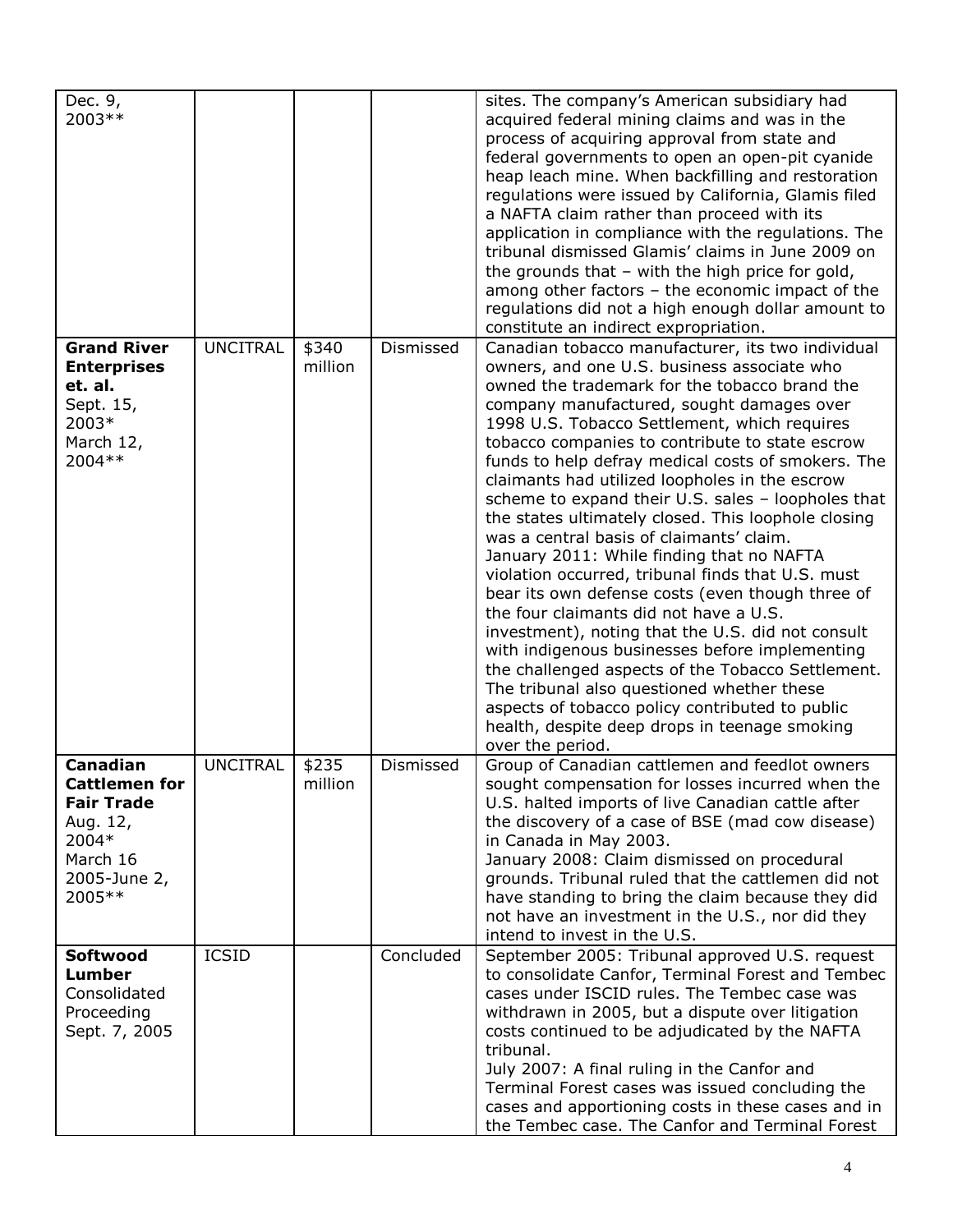| <b>Domtar Inc.</b><br>April 16,<br>2007*                | <b>UNCITRAL</b> | \$200<br>million | Arbitration<br>never<br>began | cases were terminated after a new softwood<br>lumber agreement was entered into by the U.S.<br>and Canada in October 2006 which resolved many<br>NAFTA and domestic court cases on the issue. The<br>softwood lumber dispute was also litigated at the<br>WTO and in NAFTA's state-state dispute resolution<br>system before the 2006 agreement was reached.<br>Canadian softwood lumber company filed suit<br>post-2006 softwood lumber agreement to try to<br>recover the money it paid out while U.S.<br>countervailing duties were in place (See also<br>"Softwood Lumber" case above.)                                                                                                                                                                                                                                                                                                                                                                                                                                                                                                              |
|---------------------------------------------------------|-----------------|------------------|-------------------------------|----------------------------------------------------------------------------------------------------------------------------------------------------------------------------------------------------------------------------------------------------------------------------------------------------------------------------------------------------------------------------------------------------------------------------------------------------------------------------------------------------------------------------------------------------------------------------------------------------------------------------------------------------------------------------------------------------------------------------------------------------------------------------------------------------------------------------------------------------------------------------------------------------------------------------------------------------------------------------------------------------------------------------------------------------------------------------------------------------------|
| <b>Apotex</b><br>Dec. 12,<br>2008*                      | <b>UNCITRAL</b> | \$8<br>million   | Pending                       | A Canadian generic drug manufacturer sought to<br>develop a generic version of the Pfizer drug Zoloft<br>(sertraline) when the Pfizer patent expired in<br>2006. Due to legal uncertainty surrounding the<br>patent, the firm sought a declaratory judgment in<br>U.S. District Court for the Southern District of New<br>York to clarify the patent issues and give it the<br>"patent certainty" to be eligible for final FDA<br>approval of its product upon the expiration of the<br>Pfizer patent. The court declined to resolve<br>Apotex's claim and dismissed the case in 2004,<br>and this decision was upheld by the federal circuit<br>court in 2005. In 2006, the case was denied a writ<br>of certiorari by the U.S. Supreme Court. Because<br>the courts declined to clarify the muddled patent<br>situation, another generic competitor got a head-<br>start in producing the drug. Apotex challenged all<br>three court decisions as a misapplication of U.S.<br>law, NAFTA expropriation, discrimination and a<br>violation of its NAFTA rights to a "minimum<br>standard of treatment." |
| <b>CANACAR</b><br>[Mexican<br>trucks]<br>April 2, 2009* | <b>UNCITRAL</b> | \$6<br>billion   | Pending                       | A group of Mexican truckers filed a NAFTA Chapter<br>11 suit after Congress took action in 2009 to<br>cancel a Bush administration pilot program<br>allowing 26 Mexican carriers full access to U.S.<br>roadways. The truckers claimed that this refusal of<br>entry, combined with the U.S. policy that prohibits<br>Mexican carriers from owning businesses in the<br>United States that provide cross-border trucking<br>services, violated the nondiscrimination and most<br>favored nation provisions of NAFTA Chapter 11.<br>They also alleged a violation of the minimum<br>standard of treatment, arguing that the U.S.<br>policies are not compliant with a 2001 NAFTA<br>state-state panel decision on Mexican trucks. The<br>claimants created a novel argument that, due to<br>the fact that they pay certification fees to the<br>Federal Motor Carrier Safety Administration, they<br>have an "investment" in the United States and<br>qualify as "investors" under Chapter 11. <sup>2</sup>                                                                                               |
| <b>Apotex</b><br>June 6,                                | <b>UNCITRAL</b> | \$8<br>million   | Pending                       | Canadian drug manufacturer sought to develop a<br>generic version of the Bristol Myers Squibb drug                                                                                                                                                                                                                                                                                                                                                                                                                                                                                                                                                                                                                                                                                                                                                                                                                                                                                                                                                                                                       |
| 2009 **                                                 |                 |                  |                               | Pravachol (provastatin sodium). The firm was                                                                                                                                                                                                                                                                                                                                                                                                                                                                                                                                                                                                                                                                                                                                                                                                                                                                                                                                                                                                                                                             |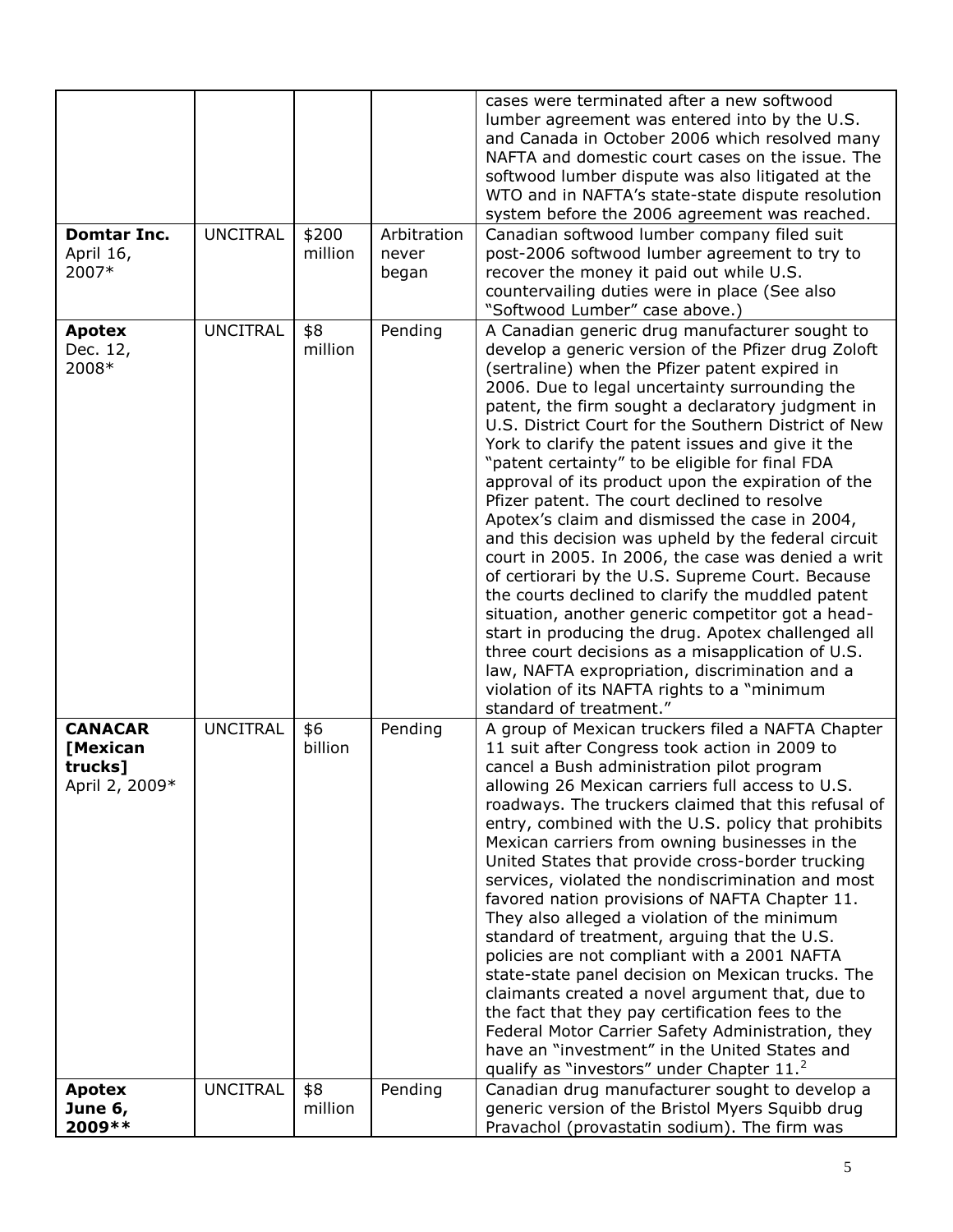|                             |     |         | unable to obtain approval from the FDA. Apotex<br>filed a NAFTA Chapter 11 suit claiming that the<br>United States violated the national treatment,<br>minimum standard of treatment, and expropriation<br>and compensation articles of NAFTA Chapter 11.                                |
|-----------------------------|-----|---------|------------------------------------------------------------------------------------------------------------------------------------------------------------------------------------------------------------------------------------------------------------------------------------------|
| <b>Cemex</b><br>Sept. 2009* | N/A | Pending | Mexican cement company Cemex filed a notice of<br>intent to bring a NAFTA Chapter 11 suit against<br>the U.S. government after the state of Texas<br>launched a lawsuit against Cemex for not paying<br>royalties on metals the company extracted from<br>state-owned land. <sup>3</sup> |

# **NAFTA Cases & Claims Against Canada**

| <b>Signa</b><br>March 4,<br>1996*                       |                 | \$3.65<br>million | Withdrawn                                        | Mexican generic drug manufacturer claimed that<br>Canadian Patent Medicines "Notice of Compliance"<br>regulations deprived it of Canadian sales for the<br>antibiotic CIPRO.                                                                                                                                                                                                                                                                                                                                                                                                                                                                                                                                                                                                                                                                                                                                                                                                                                                                                                  |
|---------------------------------------------------------|-----------------|-------------------|--------------------------------------------------|-------------------------------------------------------------------------------------------------------------------------------------------------------------------------------------------------------------------------------------------------------------------------------------------------------------------------------------------------------------------------------------------------------------------------------------------------------------------------------------------------------------------------------------------------------------------------------------------------------------------------------------------------------------------------------------------------------------------------------------------------------------------------------------------------------------------------------------------------------------------------------------------------------------------------------------------------------------------------------------------------------------------------------------------------------------------------------|
| Ethyl<br>April 14, 1997*                                | <b>UNCITRAL</b> | \$250<br>million  | Settled;<br><b>Ethyl</b><br>win, \$13<br>million | U.S. chemical company challenged Canadian<br>environmental ban of gasoline additive MMT.<br>July 1998: Canada loses NAFTA jurisdictional<br>ruling, reverses ban, paid \$13 million in damages<br>and legal fees to Ethyl.                                                                                                                                                                                                                                                                                                                                                                                                                                                                                                                                                                                                                                                                                                                                                                                                                                                    |
| S.D. Myers<br>July 22, 1998*<br>Oct. 30,<br>1998 **     | <b>UNCITRAL</b> | \$20<br>million   | S.D.<br><b>Myers</b><br>win, \$5<br>million      | U.S. waste treatment company challenged<br>temporary Canadian ban of PCB exports that<br>complied with multilateral environmental treaty<br>on toxic-waste trade.<br>November 2000: Tribunal dismissed S.D. Myers<br>claim of expropriation, but upheld claims of<br>discrimination and determined that the<br>discrimination violation also qualified as a<br>violation of the "minimum standard of treatment"<br>foreign investors must be provided under NAFTA.<br>Panel also stated that a foreign firm's "market<br>share" in another country could be considered a<br>NAFTA-protected investment.<br>February 2001: Canada petitioned to have the<br>NAFTA tribunal decision overturned in a Canadian<br>Federal Court.<br>January 2004: The Canadian federal court<br>dismissed the case, finding that any jurisdictional<br>claims were barred from being raised since they<br>had not been raised in the NAFTA claim. The<br>federal court judge also ruled that upholding the<br>tribunal award would not violate Canadian "public<br>policy" as Canada had argued. |
| <b>Sun Belt</b><br>Dec. 2, 1998*<br>Oct. 12,<br>1999 ** |                 | \$10.5<br>billion | Arbitration<br>never<br>began                    | U.S. water company challenged British Columbia<br>bulk water export moratorium.                                                                                                                                                                                                                                                                                                                                                                                                                                                                                                                                                                                                                                                                                                                                                                                                                                                                                                                                                                                               |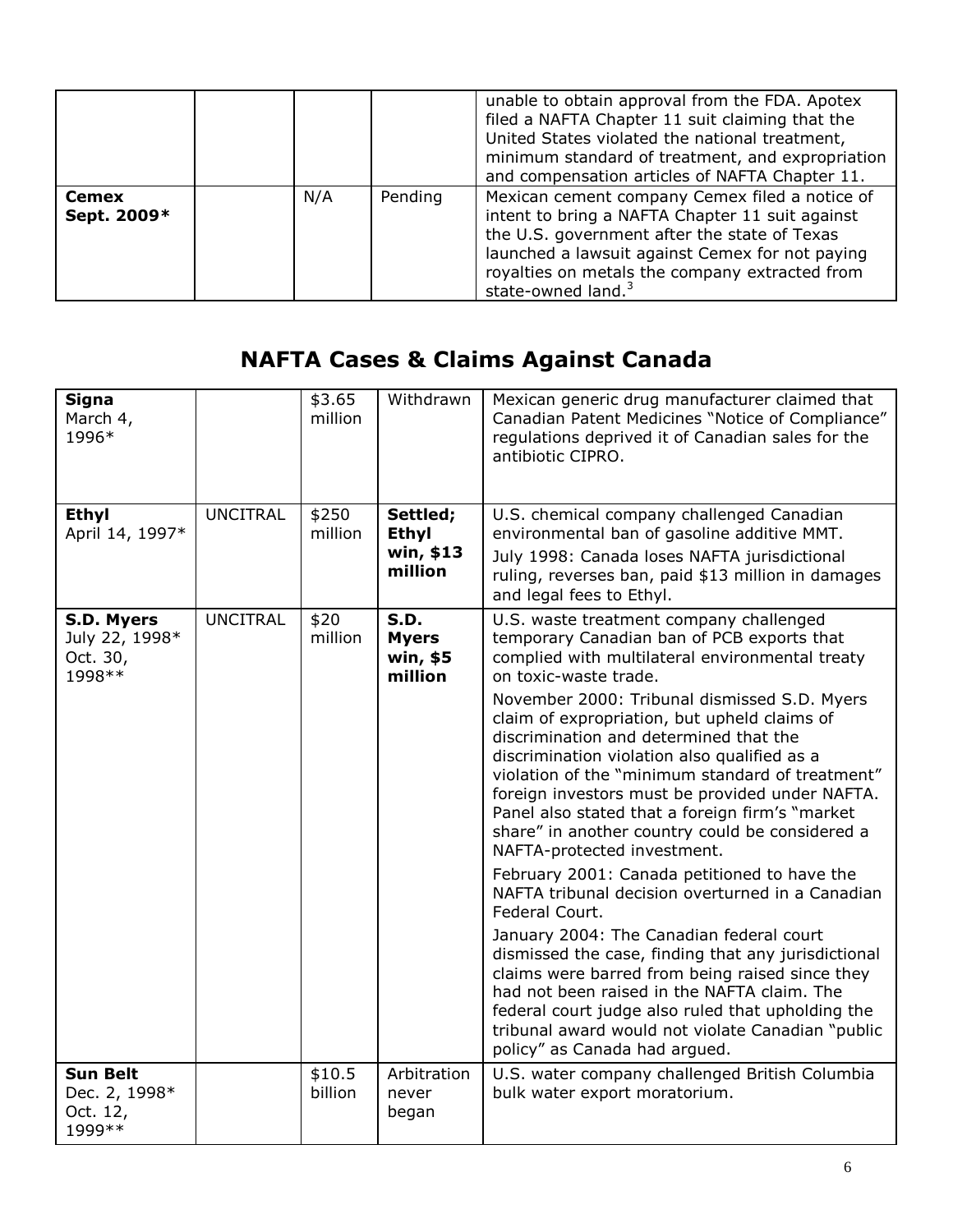| Pope &<br><b>Talbot</b><br>Dec. 24, 1999*<br>March 25,<br>1999 **                | <b>UNCITRAL</b> | \$508<br>million | P&T win,<br>\$621,000 | U.S. timber company challenged Canadian<br>implementation of 1996 U.S.-Canada Softwood<br>Lumber Agreement.<br>April 2001: Tribunal dismissed claims of<br>expropriation and discrimination, but held that<br>the rude behavior of the Canadian government<br>officials seeking to verify firm's compliance with<br>lumber agreement constituted a violation of the<br>"minimum standard of treatment" required by<br>NAFTA for foreign investors. Panel also stated<br>that a foreign firm's "market access" in another<br>country could be considered a NAFTA-protected<br>investment.                                                                                                                                                                                                                                                                                                                                                                                                                                                                                                                                                                                                                                                                                                                                                                                                                                                                            |
|----------------------------------------------------------------------------------|-----------------|------------------|-----------------------|---------------------------------------------------------------------------------------------------------------------------------------------------------------------------------------------------------------------------------------------------------------------------------------------------------------------------------------------------------------------------------------------------------------------------------------------------------------------------------------------------------------------------------------------------------------------------------------------------------------------------------------------------------------------------------------------------------------------------------------------------------------------------------------------------------------------------------------------------------------------------------------------------------------------------------------------------------------------------------------------------------------------------------------------------------------------------------------------------------------------------------------------------------------------------------------------------------------------------------------------------------------------------------------------------------------------------------------------------------------------------------------------------------------------------------------------------------------------|
| <b>United Parcel</b><br><b>Service</b><br>Jan. 19, 2000*<br>April 19,<br>1999 ** | <b>UNCITRAL</b> | \$160<br>million | Dismissed             | UPS, the private U.S. courier company, claimed<br>that the Canadian post office's parcel delivery<br>service was unfairly subsidized because it was a<br>part of the larger public postal service, Canada<br>Post. As the first NAFTA case against a public<br>service, the case was closely watched and<br>included amici briefs submitted by the Canadian<br>Union of Postal Employees and other citizen<br>groups.<br>May 2007: Claims dismissed. The tribunal<br>concluded that key NAFTA rules concerning<br>competition policy from NAFTA Chapter 15 could<br>not be invoked because UPS was inappropriately<br>framing Canada Post as a "party" to Chapter 11.<br>UPS's complaint that Canada Post received<br>preferential treatment for publications was<br>rejected as publications were protected under<br>Canada's "cultural industries" exception. The<br>tribunal also ruled that Canada's customs<br>procedures did not discriminate against UPS,<br>because the distinctions between postal traffic<br>and courier shipments had been long established<br>under the World Customs Organization. UPS's<br>contention that Canada Post received preferential<br>treatment by exempting rural route mail couriers<br>from the application of the Canada Labor Code<br>was dismissed with little discussion. A lengthy<br>dissenting opinion was filed by one tribunalist,<br>indicating that a similar case could generate a<br>very different result. |
| <b>Ketcham and</b><br><b>Tysa</b><br><b>Investments</b><br>Dec. 22,<br>2000*     |                 | \$30<br>million  | Withdrawn             | U.S. softwood lumber firms challenged Canadian<br>implementation of 1996 Softwood Lumber<br>Agreement.                                                                                                                                                                                                                                                                                                                                                                                                                                                                                                                                                                                                                                                                                                                                                                                                                                                                                                                                                                                                                                                                                                                                                                                                                                                                                                                                                              |
| <b>Trammel</b><br><b>Crow</b><br>Sept. 7, 2001*                                  |                 | \$32<br>million  | Withdrawn             | U.S. real estate company claimed discrimination<br>over Canada Post's competitive bidding process.                                                                                                                                                                                                                                                                                                                                                                                                                                                                                                                                                                                                                                                                                                                                                                                                                                                                                                                                                                                                                                                                                                                                                                                                                                                                                                                                                                  |
| Crompton/<br><b>Chemtura</b><br>Original notice                                  | <b>UNCITRAL</b> | \$100<br>million | Dismissed             | U.S. chemical company, producer of pesticide<br>lindane, a hazardous persistent organic pollutant,<br>challenged voluntary agreement between                                                                                                                                                                                                                                                                                                                                                                                                                                                                                                                                                                                                                                                                                                                                                                                                                                                                                                                                                                                                                                                                                                                                                                                                                                                                                                                        |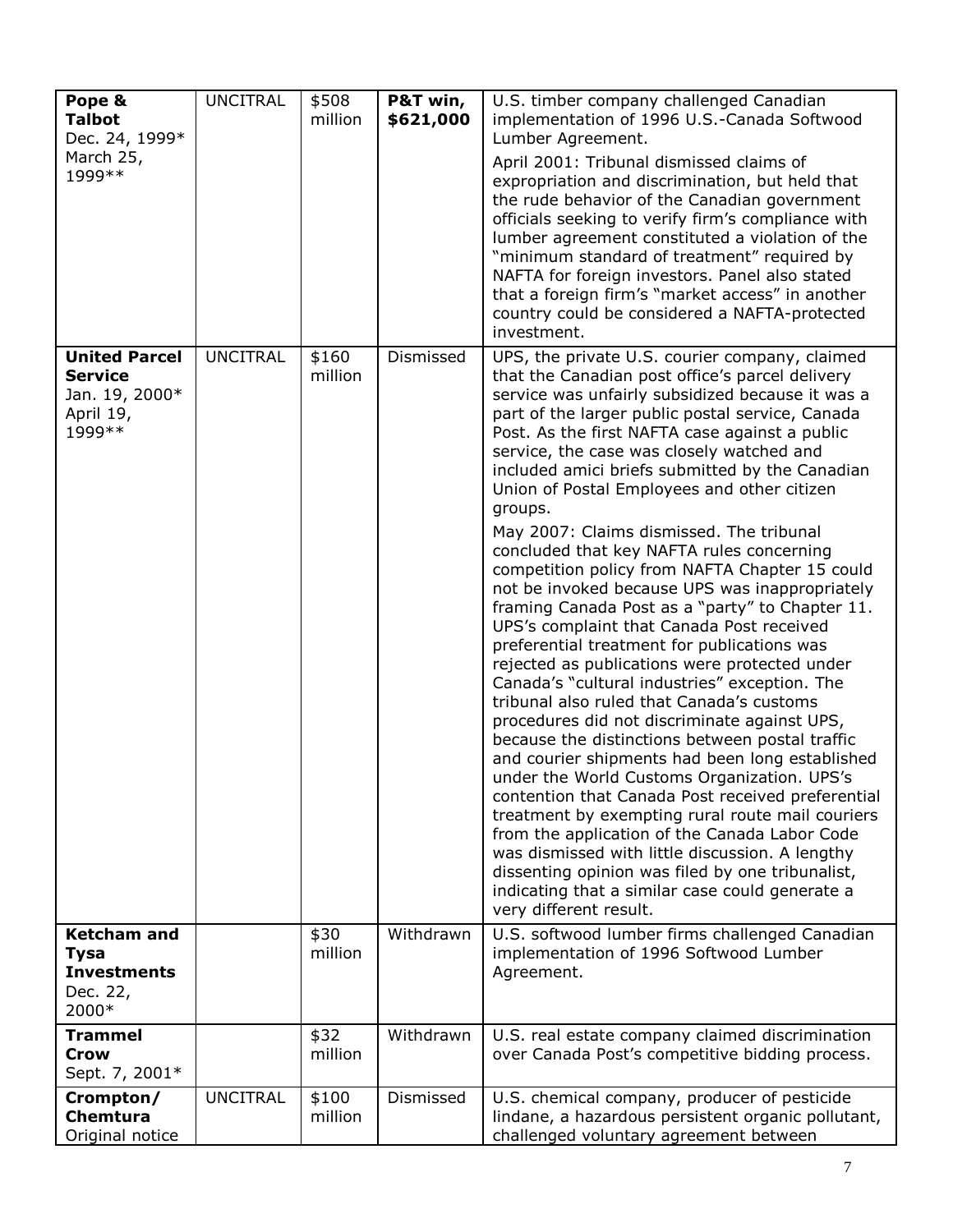| of claim dated<br>Nov. 6, 2001*<br>Feb. 10,<br>2005 **                                 |                 |                    |                               | manufacturers and the government to restrict<br>production. In 2005, Crompton Corporation and<br>Great Lakes Chemical Corporation merged,<br>becoming Chemtura Corporation. Claims involve<br>discrimination, performance requirements,<br>expropriation and a violation of the "minimum<br>standard of treatment" rule. In August 2010, the<br>tribunal ruled against the company in part<br>because the company's own actions initiated the<br>ban.                                                                                                                                                                                                                                                                                                       |
|----------------------------------------------------------------------------------------|-----------------|--------------------|-------------------------------|-------------------------------------------------------------------------------------------------------------------------------------------------------------------------------------------------------------------------------------------------------------------------------------------------------------------------------------------------------------------------------------------------------------------------------------------------------------------------------------------------------------------------------------------------------------------------------------------------------------------------------------------------------------------------------------------------------------------------------------------------------------|
| Albert J.<br><b>Connolly</b><br>Feb. 19, 2004*                                         |                 | Not<br>avail.      | Arbitration<br>never<br>began | U.S. investor claimed real estate was<br>expropriated by Canadian government to be used<br>as a park.                                                                                                                                                                                                                                                                                                                                                                                                                                                                                                                                                                                                                                                       |
| <b>Contractual</b><br><b>Obligations</b><br>June 15,<br>2004*                          |                 | \$20<br>million    | Arbitration<br>never<br>began | U.S. animation production company challenged<br>Canadian federal tax credits available only to<br>Canadian firms employing Canadian citizens and<br>residents.                                                                                                                                                                                                                                                                                                                                                                                                                                                                                                                                                                                              |
| <b>Peter Pesic</b><br>July 2005*                                                       |                 |                    | Withdrawn                     | U.S. investor claimed that Canadian decision not<br>to extend work visa impaired his investment in<br>Canada.                                                                                                                                                                                                                                                                                                                                                                                                                                                                                                                                                                                                                                               |
| <b>Great Lake</b><br><b>Farms</b><br>Feb. 28, 2006*<br>June 5,<br>2006 **              | <b>UNCITRAL</b> | \$78<br>million    | Arbitration<br>never<br>began | U.S. agribusiness challenged Canadian provincial<br>and federal restrictions on the exportation of milk<br>to the U.S. alleging violation of NAFTA's most<br>favored nation rule, "minimum standard of<br>treatment" rule, expropriation and Chapter 15<br>rules on monopolies and state enterprises.                                                                                                                                                                                                                                                                                                                                                                                                                                                       |
| <b>Merrill and</b><br><b>Ring Forestry</b><br>Sept. 25,<br>2006*<br>Dec. 27,<br>2006** | <b>UNCITRAL</b> | \$25<br>million    | Dismissed                     | U.S. forestry firm challenged Canadian federal<br>and provincial regulations restricting the export of<br>raw logs. Numerous labor groups have petitioned<br>to submit amici briefs in the case. These groups<br>want to maintain and strengthen Canada's raw<br>log export controls at both the provincial and<br>federal levels. They believed that the claim by<br>Merrill would, if successful, lead to similar claims<br>ultimately leading to the abandonment of log<br>export controls which they deem essential to the<br>continued employment of tens of thousands of<br>Canadian workers.<br>March 2010: Tribunal rules against Merrill and<br>Ring Forestry but orders Canada to pay half of<br>arbitration costs, amounting to about \$500,000. |
| V. G. Gallo<br>Oct. 12, 2006*<br>March 30,<br>2007**                                   | <b>UNCITRAL</b> | \$355.1<br>million | Dismissed                     | U.S. citizen owned a company that bought a<br>decommissioned open-pit iron ore mine in<br>Northern Ontario. He challenged a 2004 decision<br>by newly-elected Ontario government to block a<br>proposed landfill on the site. Gallo claimed this<br>decision was "tantamount to an expropriation"<br>and deprived Gallo of a "minimum standard of<br>treatment" under NAFTA.<br>September 2011: Tribunal rules that Gallo did not<br>have ownership of the mine at the time of the<br>alleged infraction, but rules that Canada still has<br>to cover own legal costs. <sup>4</sup>                                                                                                                                                                         |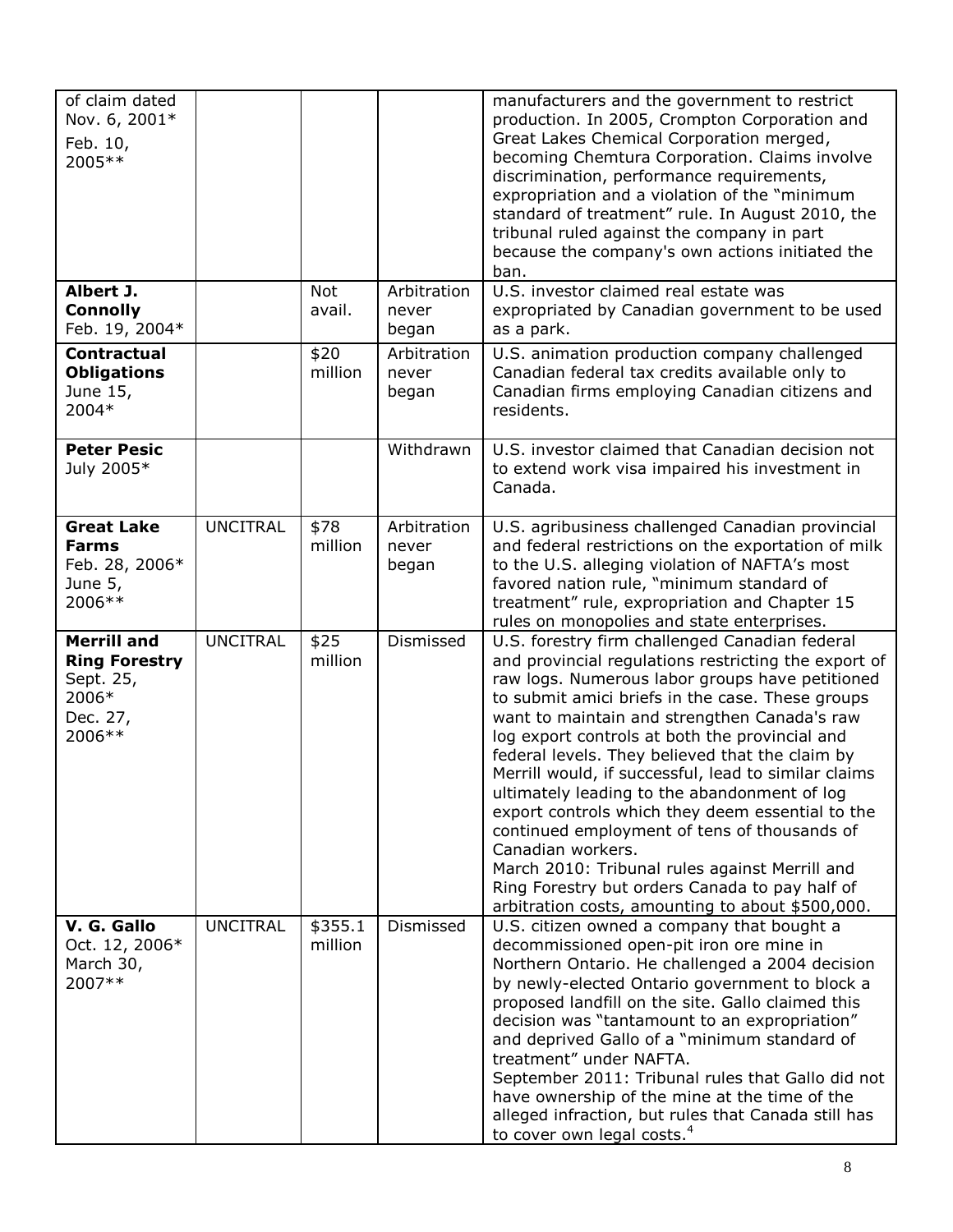| (Exxon)<br><b>Mobil</b><br><b>Investments</b><br>and Murphy<br>Oil<br>Aug. 2, 2007*<br>Nov. $1$ ,<br>2007** | <b>ICSID</b>    | \$60<br>million  | Pending                       | U.S. oil firms challenged 2004 Canada-<br>Newfoundland Offshore Petroleum Board's<br>Guidelines for Research and Development<br>Expenditures that require oil extraction firms to<br>pay fees to support R&D in Canada's poorest<br>provinces, Newfoundland and Labrador. Offshore<br>oil fields in the region that had been developed<br>after significant infusions of public and private<br>funds were discovered to be far larger than<br>anticipated, prompting a variety of new<br>government measures. The NAFTA claim argued<br>that the new guidelines violated NAFTA's<br>prohibition on performance requirements.<br>Subsequent agreements by oil companies to<br>grant the provinces an increased equity stake in<br>extraction projects in the region may affect this<br>NAFTA case. |
|-------------------------------------------------------------------------------------------------------------|-----------------|------------------|-------------------------------|---------------------------------------------------------------------------------------------------------------------------------------------------------------------------------------------------------------------------------------------------------------------------------------------------------------------------------------------------------------------------------------------------------------------------------------------------------------------------------------------------------------------------------------------------------------------------------------------------------------------------------------------------------------------------------------------------------------------------------------------------------------------------------------------------|
| <b>Marvin</b><br>Gottlieb et.al.<br>Oct. 30, 2007*                                                          |                 | \$6.5<br>million | Arbitration<br>never<br>began | This case involved a number of U.S. citizens who<br>invested in Canada's energy sector in vehicles<br>called "energy trusts." The manner in which<br>Canada taxed those trusts changed in 2006.<br>Investors alleged that this change effectively<br>eliminated the income trust model as an<br>investment option and caused "massive<br>destruction" to their holdings.<br>April 2008: An exchange of letters between the<br>U.S. and Canadian tax agencies confirmed that<br>the claim under expropriation cannot proceed,<br>but this determination did not affect the claims<br>under the National Treatment, Most Favored<br>Nation, and Fair and Equitable Treatment articles<br>of NAFTA.                                                                                                  |
| Clayton/<br><b>Bilcon</b><br>Feb. 5, 2008*<br>May 26,<br>2008 **                                            | <b>UNCITRAL</b> | \$188<br>million | Pending                       | Members of the Clayton family and a corporation<br>they control, Bilcon, alleged that numerous<br>provincial and federal agencies violated their<br>NAFTA rights by placing unduly burdensome<br>requirements on their plans to open a basalt<br>quarry and a marine terminal in Nova Scotia.<br>Specifically, they claimed that the federal and<br>provincial environmental reviews were arbitrary,<br>discriminatory and unfair.                                                                                                                                                                                                                                                                                                                                                                |
| Georgia Basin<br>Feb. 5, 2008*                                                                              |                 |                  | Other                         | Georgia Basin is a limited partnership based in<br>Washington State that owns timber lands in<br>British Columbia. It alleged that Canada's export<br>controls on logs harvested from land in British<br>Columbia under federal jurisdiction violated<br>Canada's obligations regarding expropriation,<br>"minimum standard of treatment," discrimination,<br>most favored nation treatment and performance<br>requirements. A tribunal decided on January 31,<br>2008 to not allow Georgia Basin to participate in<br>the Merrill and Ring Forestry hearings, see above.                                                                                                                                                                                                                         |
| <b>Centurion</b><br><b>Health</b><br>July 11, 2008*                                                         | <b>UNCITRAL</b> | \$160<br>million | Terminate<br>d                | A U.S. citizen and his firm, Centurion Health<br>Corporation, challenged aspects of Canada's<br>national health-care system and "serious                                                                                                                                                                                                                                                                                                                                                                                                                                                                                                                                                                                                                                                          |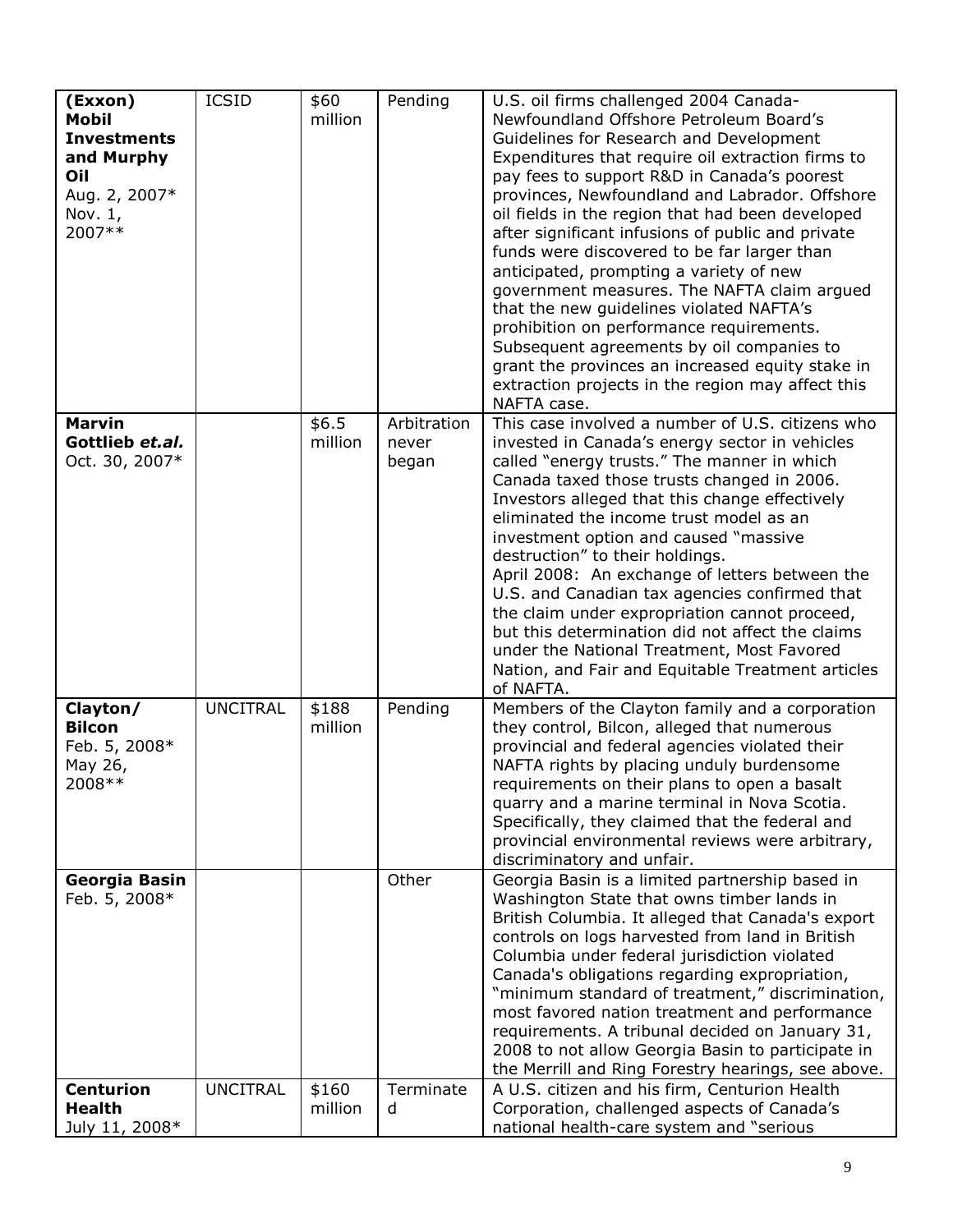| Jan. 5, 2009 **                                                                           |                 |                    |                                                | inconsistencies" between provinces regarding<br>private-sector provision of health-care service.<br>Howard and his firm sought to take advantage of<br>an "increasing openness" to private involvement<br>in the Canadian health-care system in order to<br>build a large, private surgical center in British<br>Columbia. He claimed his project was thwarted by<br>discriminatory and "politically motivated" road                                                                                                                                               |
|-------------------------------------------------------------------------------------------|-----------------|--------------------|------------------------------------------------|--------------------------------------------------------------------------------------------------------------------------------------------------------------------------------------------------------------------------------------------------------------------------------------------------------------------------------------------------------------------------------------------------------------------------------------------------------------------------------------------------------------------------------------------------------------------|
|                                                                                           |                 |                    |                                                | blocks. A tribunal terminated the claim in August<br>2010, because the investor had not made a<br>deposit to cover the costs of arbitration.                                                                                                                                                                                                                                                                                                                                                                                                                       |
| <b>Dow</b><br><b>Chemical</b><br>Aug. 25,<br>2008*<br>Mar. 31,<br>2009 **                 | <b>UNCITRAL</b> | \$2<br>million     | Settled                                        | Dow AgroSciences LLC, a subsidiary of the U.S.<br>Dow Chemical Company, filed a NAFTA Chapter<br>11 claim for losses it alleged were caused by a<br>Quebec provincial ban on the sale and certain<br>uses of lawn pesticides containing the active<br>ingredient 2,4-D. Other Canadian provinces are<br>considering similar bans.                                                                                                                                                                                                                                  |
| <b>Malbaie River</b><br><b>Outfitters</b><br>Inc.<br>Sept. 10,<br>2008*<br>Dec. 2, 2010** |                 | \$5<br>million     | Withdrawn                                      | U.S. citizen William Jay Greiner owned a business<br>called Malbaie River Outfitters Inc., which<br>provided fishing, hunting, and lodging for mostly<br>American clients in the province of Quebec.<br>Greiner claimed that by changing the lottery<br>system for obtaining salmon fishing licenses in<br>2005, the provincial government of Quebec<br>"severely damaged the investor's business." Also<br>challenged was Quebec's decision to revoke<br>Greiner's outfitter's license for three rivers which<br>he contended effectively destroyed his business. |
| <b>David Bishop</b><br>Oct. 8, 2008*                                                      |                 | \$1<br>million     | Arbitration<br>never<br>began                  | U.S. citizen David Bishop claimed that his<br>outfitting business Destinations Saumon Gaspésie<br>Inc. was harmed by Quebec's 2005 changes to<br>the lottery system for obtaining salmon fishing<br>licenses in a manner similar to the Malbaie River<br>Outfitters case above.                                                                                                                                                                                                                                                                                    |
| <b>Shiell Family</b><br>Oct. 8, 2008*                                                     |                 | \$21.3<br>million  | Arbitration<br>never<br>began                  | The Shiell family has dual American and Canadian<br>citizenship and owned companies in both nations.<br>They claimed that one of their companies,<br>Brokerwood Products International, was forced<br>into a fraudulent bankruptcy by the Bank of<br>Montreal. The family claimed that it was not<br>protected by the Canadian courts and various<br>Canadian regulators in violation of Canada's<br>NAFTA Chapter 11 obligations.                                                                                                                                 |
| <b>Christopher</b><br>and Nancy<br>Lacich<br>Apr. 2, 2009*                                |                 | \$1,178            | Withdrawn                                      | This case is very similar to the Gottlieb et al case.<br>Christopher and Nancy Lacich were U.S.-based<br>investors involved in Canadian energy trusts<br>when the government changed the tax structure<br>of the trusts. Christopher and Nancy claimed that<br>this taxation rule change constituted<br>expropriation.                                                                                                                                                                                                                                             |
| Abitibi-<br><b>Bowater Inc.</b><br>Apr. 23, 2009*<br>Feb. 25,                             | <b>UNCITRAL</b> | \$467.5<br>million | Settled,<br>Abitibi-<br><b>Bowater</b><br>gets | In December 2008, AbitibiBowater closed a paper<br>mill in Newfoundland, putting 800 employees out<br>of work. The government of the province argued<br>that various timber and water rights held by                                                                                                                                                                                                                                                                                                                                                               |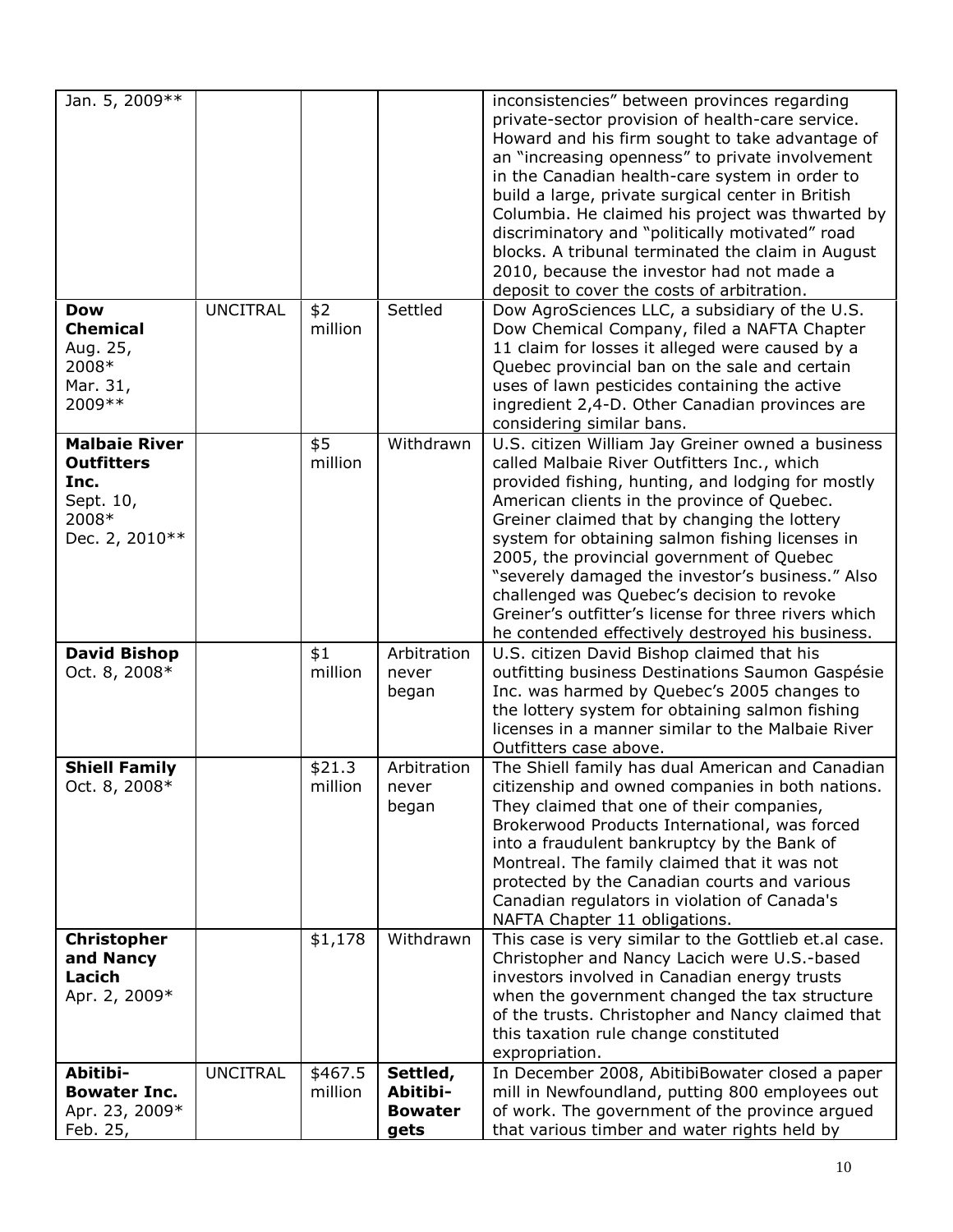| 2010 **                                                                                                      |                                  | \$122<br>million | AbitibiBowater were contingent on its continued<br>operation of the paper mill, pursuant to a 1905<br>concessions contract. Shortly after closure of the<br>mill, Newfoundland seized water rights, timber<br>rights, and equipment of the company.<br>AbitibiBowater has claimed that Newfoundland's<br>action constitutes expropriation under NAFTA. In<br>August 2010, the government of Canada<br>announced that it would pay AbitibiBowater \$122<br>million to settle the case.                                                                                                         |
|--------------------------------------------------------------------------------------------------------------|----------------------------------|------------------|-----------------------------------------------------------------------------------------------------------------------------------------------------------------------------------------------------------------------------------------------------------------------------------------------------------------------------------------------------------------------------------------------------------------------------------------------------------------------------------------------------------------------------------------------------------------------------------------------|
| <b>Detroit</b><br><b>International</b><br><b>Bridge</b><br>Company<br>Jan. 25, 2010*<br>April 29,<br>2011 ** | \$3,500<br>million               | Pending          | In February 2007, Canada enacted the<br>International Bridges and Tunnels Act, which<br>gave the government the power to mandate<br>safety and security measures at international<br>bridges, require approval before the transfer of<br>ownership of international bridges or substantial<br>structural changes to the bridge, and regulate toll<br>fees, among other reforms. The Detroit<br>International Bridge Company has claimed that<br>this law constitutes expropriation of its<br>investment (the Ambassador Bridge) and violates<br>its right to a minimum standard of treatment. |
| John R.<br>Andre,<br>March 19,<br>2010*                                                                      | \$5.6<br>million<br>Canadi<br>an | Pending          | Andre, a Montana investor, operates a caribou<br>hunting lodge in the Northwest Territories, and<br>complains that the territorial government<br>expropriated his investment through its caribou<br>conservation measures, among other allegations.                                                                                                                                                                                                                                                                                                                                           |
| St. Mary's<br>VCNA, LLC,<br>May 13, 2011*                                                                    | \$275<br>million                 | Pending          | A Brazilian company with a U.S. subsidiary that in<br>turn owns a Canadian company sought to engage<br>in rock quarrying activities. The investor<br>complained that various subfederal government<br>actions slowed the permitting process, resulting<br>in a "substantial deprivation of its interest in the<br>Quarry Site."                                                                                                                                                                                                                                                               |
| <b>Mesa Power</b><br>Group,<br>July 6, 2011*                                                                 | \$775<br>million<br>Canadi<br>an | Pending          | The Ontario provincial government enacted a<br>green jobs program that required that a certain<br>percentage of the content of renewable energy<br>programs be locally produced. The investor<br>challenged the policy and a set of related<br>measures as violating NAFTA.                                                                                                                                                                                                                                                                                                                   |

# **NAFTA Cases & Claims Against Mexico**

| Amtrade<br><b>International</b><br>April 21,<br>1995* | \$20<br>million | Arbitration<br>never<br>began | U.S. company claimed it was discriminated<br>against by a Mexican company while attempting<br>to bid for pieces of property, in violation of a pre-<br>existing settlement agreement. |
|-------------------------------------------------------|-----------------|-------------------------------|---------------------------------------------------------------------------------------------------------------------------------------------------------------------------------------|
| <b>Halchette</b><br>1995                              |                 | Arbitration<br>never<br>began | No documents regarding this case are public.                                                                                                                                          |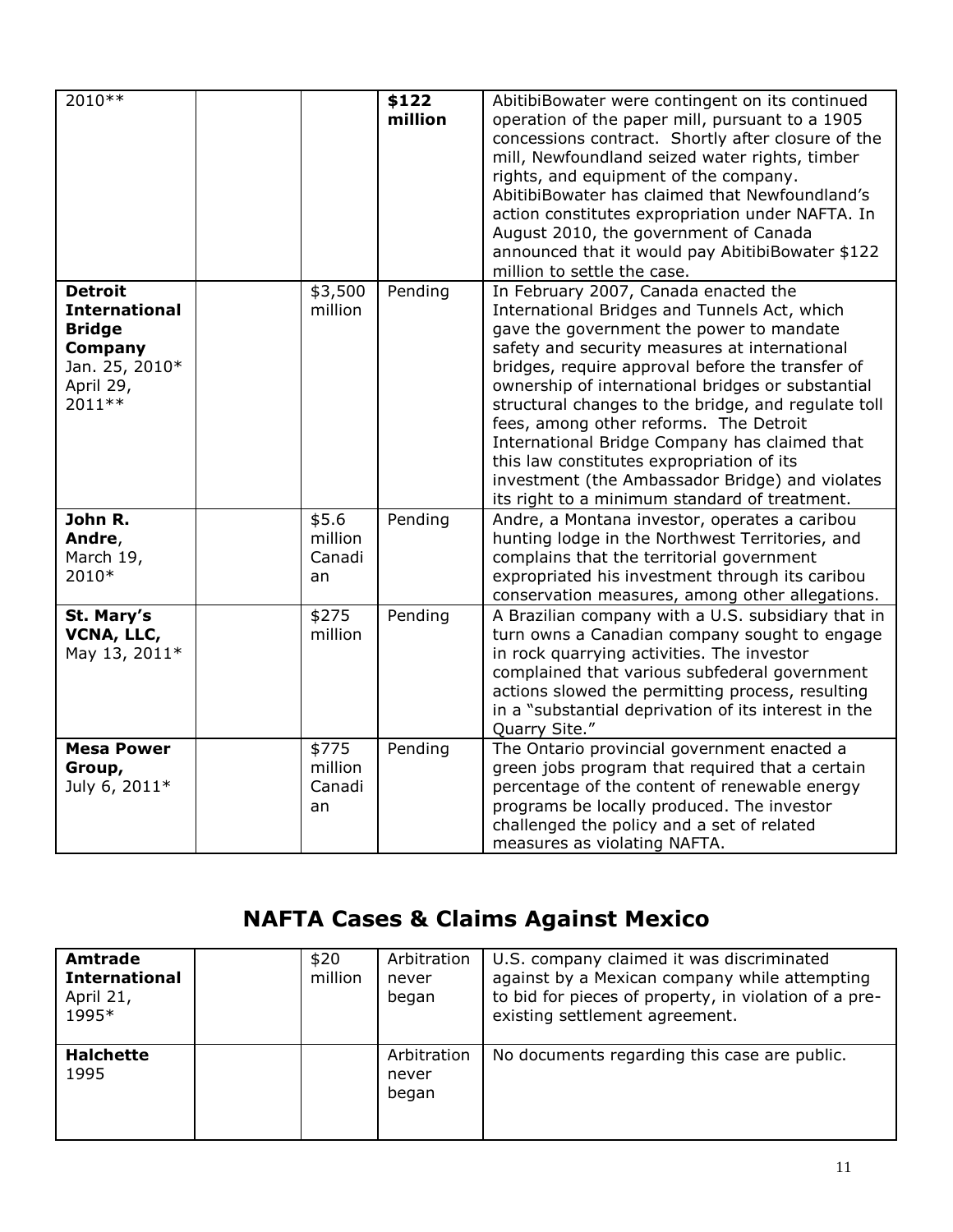| <b>Metalclad</b>                                                                        | <b>ICSID</b> | \$90                         | <b>Metalclad</b>                                           | U.S. firm challenged Mexican municipality's                                                                                                                                                                                                                                                                                                                                                                                                                                                                                                                                                                                                                                                                                                                                                                                                                                                                                                                                                                                                                                                                                                                                                                                                               |
|-----------------------------------------------------------------------------------------|--------------|------------------------------|------------------------------------------------------------|-----------------------------------------------------------------------------------------------------------------------------------------------------------------------------------------------------------------------------------------------------------------------------------------------------------------------------------------------------------------------------------------------------------------------------------------------------------------------------------------------------------------------------------------------------------------------------------------------------------------------------------------------------------------------------------------------------------------------------------------------------------------------------------------------------------------------------------------------------------------------------------------------------------------------------------------------------------------------------------------------------------------------------------------------------------------------------------------------------------------------------------------------------------------------------------------------------------------------------------------------------------|
| Dec. 30,<br>1996*<br>Jan. 2, 1997**                                                     |              | million                      | win,<br>\$15.6<br>million                                  | refusal to grant construction permit for toxic<br>waste facility unless the firm cleaned up existing<br>toxic waste problems that had resulted in the<br>facility being closed when it was owned by a<br>Mexican firm from which Metalclad acquired the<br>facility. Metalclad also challenged establishment<br>of an ecological preserve on the site by a Mexican<br>state government.<br>August 2000: Tribunal ruled that the denial of the<br>construction permit and the creation of an<br>ecological reserve are tantamount to an "indirect"<br>expropriation and that Mexico violated NAFTA's<br>"minimum standard of treatment" guaranteed<br>foreign investors, because the firm was not<br>granted a "clear and predictable" regulatory<br>environment.<br>October 2000: Mexican government challenged<br>the NAFTA ruling in Canadian court alleging<br>arbitral error. A Canadian judge ruled that the<br>tribunal erred in part by importing transparency<br>requirements from NAFTA Chapter 18 into NAFTA<br>Chapter 11 and reduced the award by $$1$ million.<br>In 2004, the Mexican federal government's effort<br>to hold the involved state government financially<br>responsible for the award failed in the Mexican<br>Supreme Court. |
| Azinian, et al<br>Dec. 10,<br>1996*<br>March 10,<br>1997**                              | <b>ICSID</b> | \$17<br>million<br>$\ddot{}$ | Dismissed                                                  | U.S. firm challenged Mexican federal court<br>decision revoking waste management contract for<br>a suburb of Mexico City.<br>November 1999: Claim dismissed. Tribunal ruled<br>that the firm made a fraudulent<br>misrepresentation with regard to its experience<br>and capacity to fulfill the contract, and dismissed<br>claims of expropriation and unfair treatment.                                                                                                                                                                                                                                                                                                                                                                                                                                                                                                                                                                                                                                                                                                                                                                                                                                                                                 |
| <b>Feldman</b><br><b>Karpa</b><br>Feb. 16, 1998*<br>Apr. 7, 1999 **                     | <b>ICSID</b> | \$50<br>million              | <b>Feldman</b><br><b>Karpa</b><br>win,<br>\$1.5<br>million | U.S. cigarette exporter challenged denial of<br>export tax rebate by Mexican government.<br>December 2002: Tribunal rejected an<br>expropriation claim, but upheld a claim of<br>discrimination after the Mexican government<br>failed to provide evidence that the firm was being<br>treated similarly to Mexican firms in "like<br>circumstances."<br>December 2003: Canadian judge dismissed<br>Mexico's effort to set aside award.                                                                                                                                                                                                                                                                                                                                                                                                                                                                                                                                                                                                                                                                                                                                                                                                                    |
| Waste<br><b>Management</b><br>June 30,<br>1998*<br>Sept. 29,<br>1998 **<br>Resubmitted: | <b>ICSID</b> | \$60<br>million              | Dismissed                                                  | U.S. waste disposal giant challenged City of<br>Acapulco's revocation of waste disposal<br>concession. The case also implicated the function<br>of Mexican courts and the actions of Mexican<br>government banks.<br>April 2004: Claim dismissed. Tribunal found that<br>the investor's business plan was based on<br>unsustainable assumptions and that none of the                                                                                                                                                                                                                                                                                                                                                                                                                                                                                                                                                                                                                                                                                                                                                                                                                                                                                      |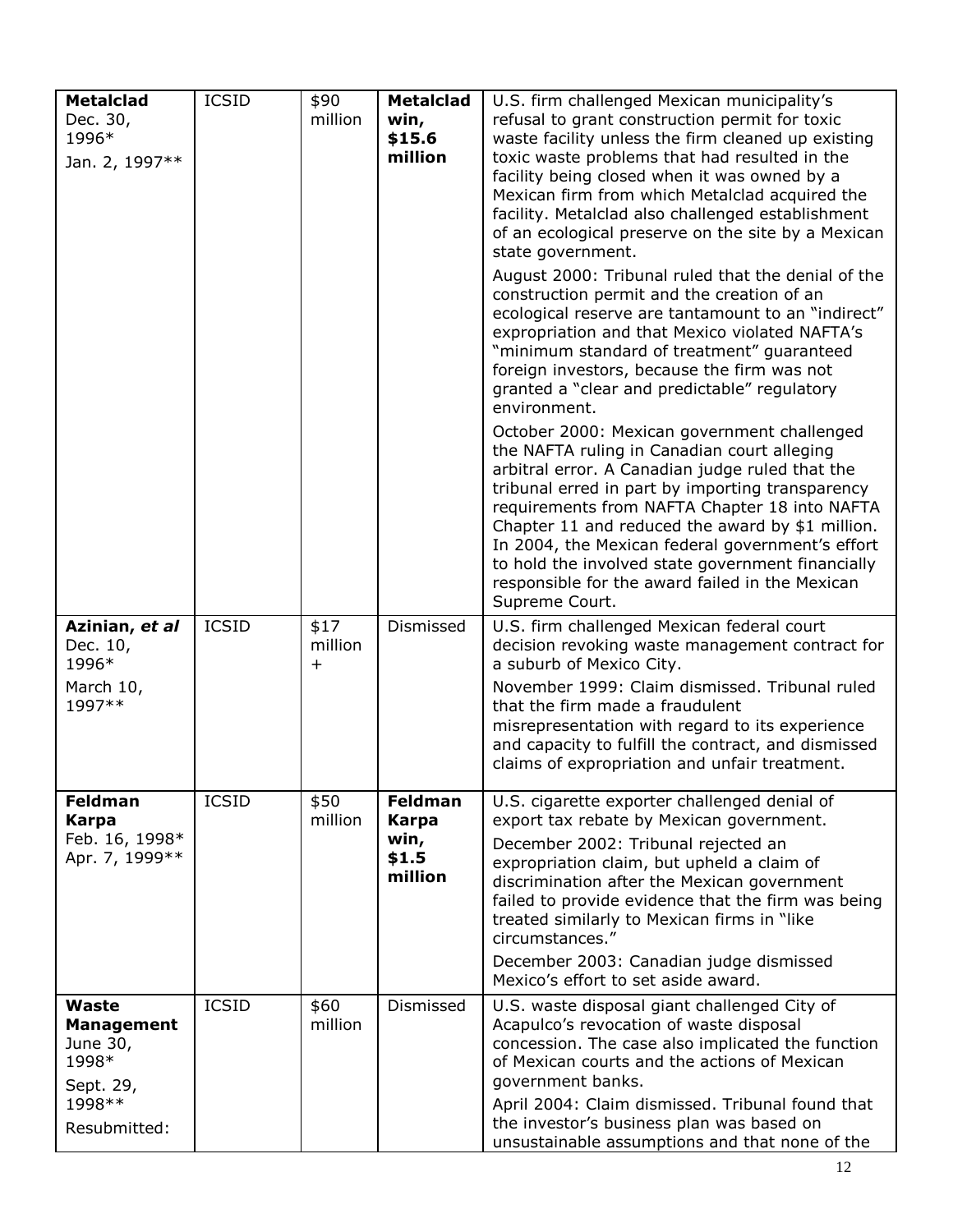| Sept. 18,<br>2000 **                                                        |                 |                      |                               | government bodies named in the complaint failed<br>to accord the "minimum standard of treatment,"<br>nor did the city's actions amount to an<br>expropriation. Further, the tribunal ruled "it is not<br>the function of Article 1110 to compensate for<br>failed business ventures."                                                                                                                                                                                                                                                                                                                                  |
|-----------------------------------------------------------------------------|-----------------|----------------------|-------------------------------|------------------------------------------------------------------------------------------------------------------------------------------------------------------------------------------------------------------------------------------------------------------------------------------------------------------------------------------------------------------------------------------------------------------------------------------------------------------------------------------------------------------------------------------------------------------------------------------------------------------------|
| <b>Scott Ashton</b><br><b>Blair</b><br>May 21, 1999*                        |                 | <b>Not</b><br>avail. | Arbitration<br>never<br>began | U.S. citizen purchased a residence and restaurant<br>in Mexico and claimed he was victimized by<br>Mexican government officials because he was a<br>U.S. citizen.                                                                                                                                                                                                                                                                                                                                                                                                                                                      |
| <b>Fireman's</b><br><b>Fund</b><br>Nov. 15,<br>1999*<br>Jan. 15,<br>2002 ** | <b>ICSID</b>    | \$50<br>million      | Dismissed                     | U.S. insurance corporation alleged that Mexico's<br>handling of debentures, or bonds issued by a firm<br>or government in return for long or medium term<br>investment of funds, was discriminatory.<br>July 2003: Tribunal dismissed most claims<br>including claims of discrimination, but allowed the<br>expropriation claim to proceed.<br>July 2007: Tribunal ruled that, although there is a<br>"clear case of discriminatory treatment," the only<br>question before them was the question of<br>expropriation and that the actions of the Mexican<br>government did not rise to the level of<br>expropriation. |
| Adams, et al<br>Nov. 10,<br>2000*<br>April 9,<br>2002 **                    |                 | \$75<br>million      | Arbitration<br>never<br>began | U.S. landowners challenged Mexican court ruling<br>that developer who sold them property did not<br>own land and therefore could not convey it.                                                                                                                                                                                                                                                                                                                                                                                                                                                                        |
| <b>Lomas Santa</b><br>Fe<br>Aug. 28,<br>2001*                               |                 | \$210<br>million     | Arbitration<br>never<br>began | An American real estate development company<br>claimed Mexican government expropriated land<br>for the development of streets. It alleged the<br>government's actions were rooted in<br>discrimination.                                                                                                                                                                                                                                                                                                                                                                                                                |
| <b>GAMI</b><br><b>Investments</b><br>Oct. 1, 2001*<br>April 9,<br>2002 **   | <b>UNCITRAL</b> | \$55<br>million      | Dismissed                     | U.S. investors in Mexican sugar mills challenged<br>failure of government to ensure profitability of<br>mills and September 2001 expropriation of five<br>mills.<br>November 2004: Tribunal dismissed all claims<br>and awarded no costs, after Mexican Supreme<br>Court reversed the challenged expropriations.                                                                                                                                                                                                                                                                                                       |
| <b>Francis</b><br><b>Kenneth</b><br><b>Haas</b><br>Dec. 12,<br>2001*        |                 |                      | Arbitration<br>never<br>began | American citizen claimed he was cheated out of<br>his rights in an investment firm held with former<br>Mexican business partners.                                                                                                                                                                                                                                                                                                                                                                                                                                                                                      |
| <b>Calmark</b><br>Jan. 11, 2002*                                            |                 | \$400,<br>000        | Arbitration<br>never<br>began | U.S. company challenged Mexican domestic court<br>decisions regarding a development project<br>planned for Cabo San Lucas, alleging company<br>was cheated out of property and compensation by<br>various individuals.                                                                                                                                                                                                                                                                                                                                                                                                 |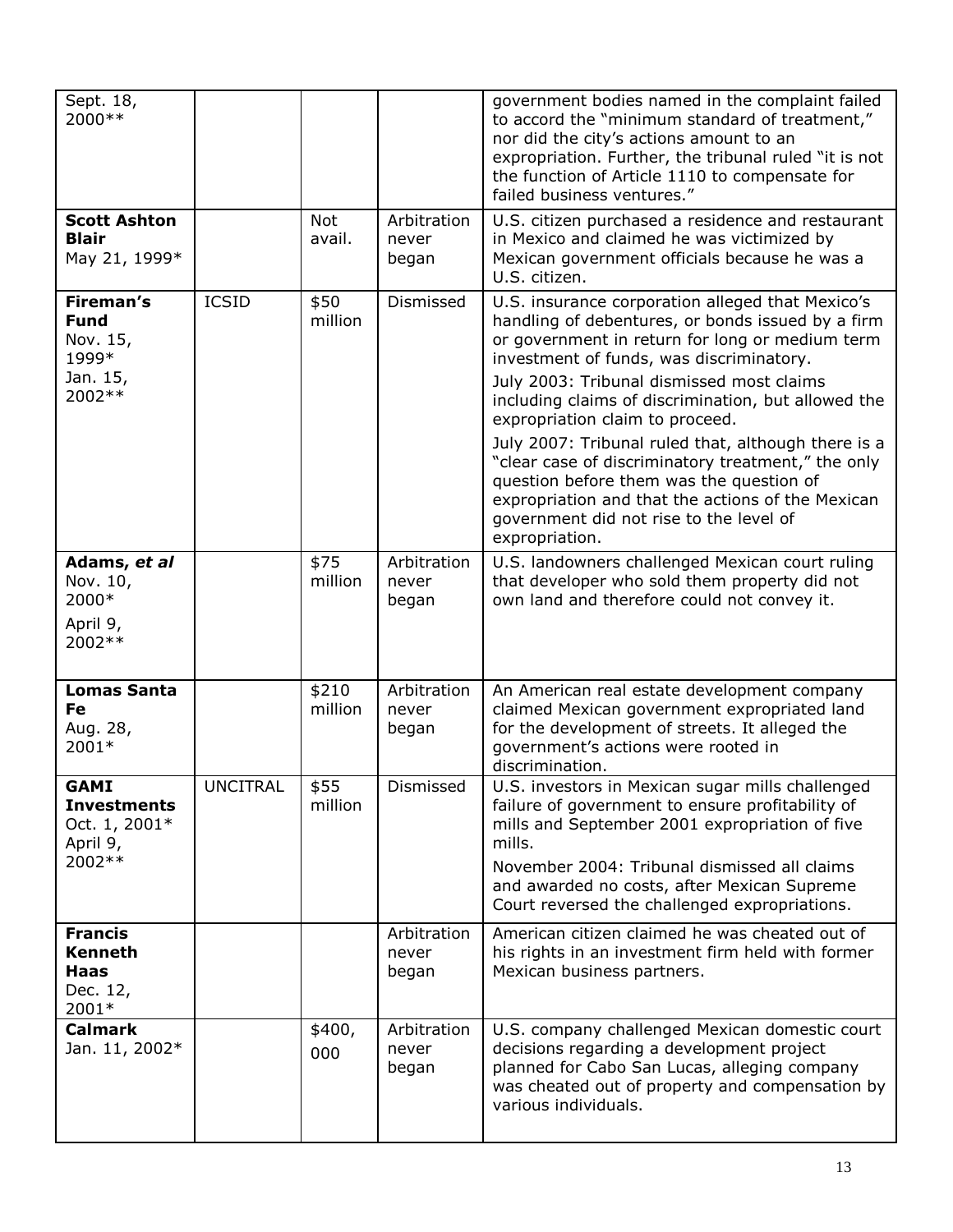| Robert J.<br><b>Frank</b><br>Feb. 12, 2002*<br>Aug. 5,<br>2002 **                               | <b>UNCITRAL</b> | \$1.5<br>million | Arbitration<br>never<br>began                         | U.S. citizen challenged government confiscation<br>of property alleged to be his in Baja California,<br>Mexico.                                                                                                                                                                                                                                                                                                                                                                                                                                                                                                                                                                                                                                                                                                                       |
|-------------------------------------------------------------------------------------------------|-----------------|------------------|-------------------------------------------------------|---------------------------------------------------------------------------------------------------------------------------------------------------------------------------------------------------------------------------------------------------------------------------------------------------------------------------------------------------------------------------------------------------------------------------------------------------------------------------------------------------------------------------------------------------------------------------------------------------------------------------------------------------------------------------------------------------------------------------------------------------------------------------------------------------------------------------------------|
| <b>Thunderbird</b><br>Gaming<br>March 21,<br>2002*<br>Aug. 1,<br>2002 **                        | <b>UNCITRAL</b> | \$100<br>million | Dismissed                                             | Canadian company operating three video gaming<br>facilities in Mexico challenged government closure<br>of facilities. Government contended that most<br>forms of gambling have been illegal in Mexico<br>since 1938.<br>January 2006: Tribunal dismissed all claims and<br>ordered Thunderbird to pay Mexico \$1.25 million<br>for costs. Tribunal ruled that the company failed<br>to demonstrate that it was treated in a<br>discriminatory manner or in a manner that<br>violated the "minimum standard of treatment"<br>rule. The tribunal also ruled that no expropriation<br>occurred because the firm did not have a vested<br>right to conduct the prohibited business activity.<br>February 2007: U.S. court rejects Thunderbird's<br>petition to vacate ruling.                                                             |
| <b>Corn</b><br><b>Products</b><br><b>International</b><br>Jan. 28, 2003*<br>Oct. 21,<br>2003 ** | <b>ICSID</b>    | \$325<br>million | Corn<br><b>Products</b><br>win,<br>\$58.38<br>million | U.S. company producing high fructose corn syrup<br>(HFCS), a soft drink sweetener, sought<br>compensation from Mexican government for<br>imposition of a tax on beverages sweetened with<br>HFCS, but not Mexican cane sugar. See ADM and<br>Cargill cases below.<br>April 2009: January 2008 award finally became<br>public. Tribunal ruled for CPI on the merits, then<br>began a monetary damages assessment. Panel<br>dismissed most claims but found that Mexico<br>violated the national treatment rule by "fail[ing]<br>to accord CPI, and its investment, treatment no<br>less favourable than that it accorded to its own<br>investors in like circumstances, namely the<br>Mexican sugar producers who were competing for<br>the market in sweeteners for soft drinks." August<br>2009 tribunal awards CPI \$58.38 million. |
| <b>ADM/Tate &amp;</b><br>Lyle<br>Oct. 14, 2003*<br>Aug. 4,<br>2004 **                           | <b>ICSID</b>    | \$100<br>million | ADM win,<br>\$33.5<br>million                         | U.S. company producing high fructose corn syrup<br>sought compensation against Mexican<br>government for imposition of a tax on beverages<br>made with HFCS, but not Mexican cane sugar.<br>Mexico argued that the tax was legitimate<br>because the U.S. had failed to open its market<br>sufficiently to Mexican cane sugar exports under<br>NAFTA.<br>November 2007: NAFTA tribunal ruled that the<br>HFSC tax was discriminatory and a NAFTA-illegal<br>performance requirement, but did not find it was<br>an expropriation. This issue was also litigated in<br>the WTO, which issued a ruling against Mexico<br>and in favor of the U.S. in 2006.                                                                                                                                                                              |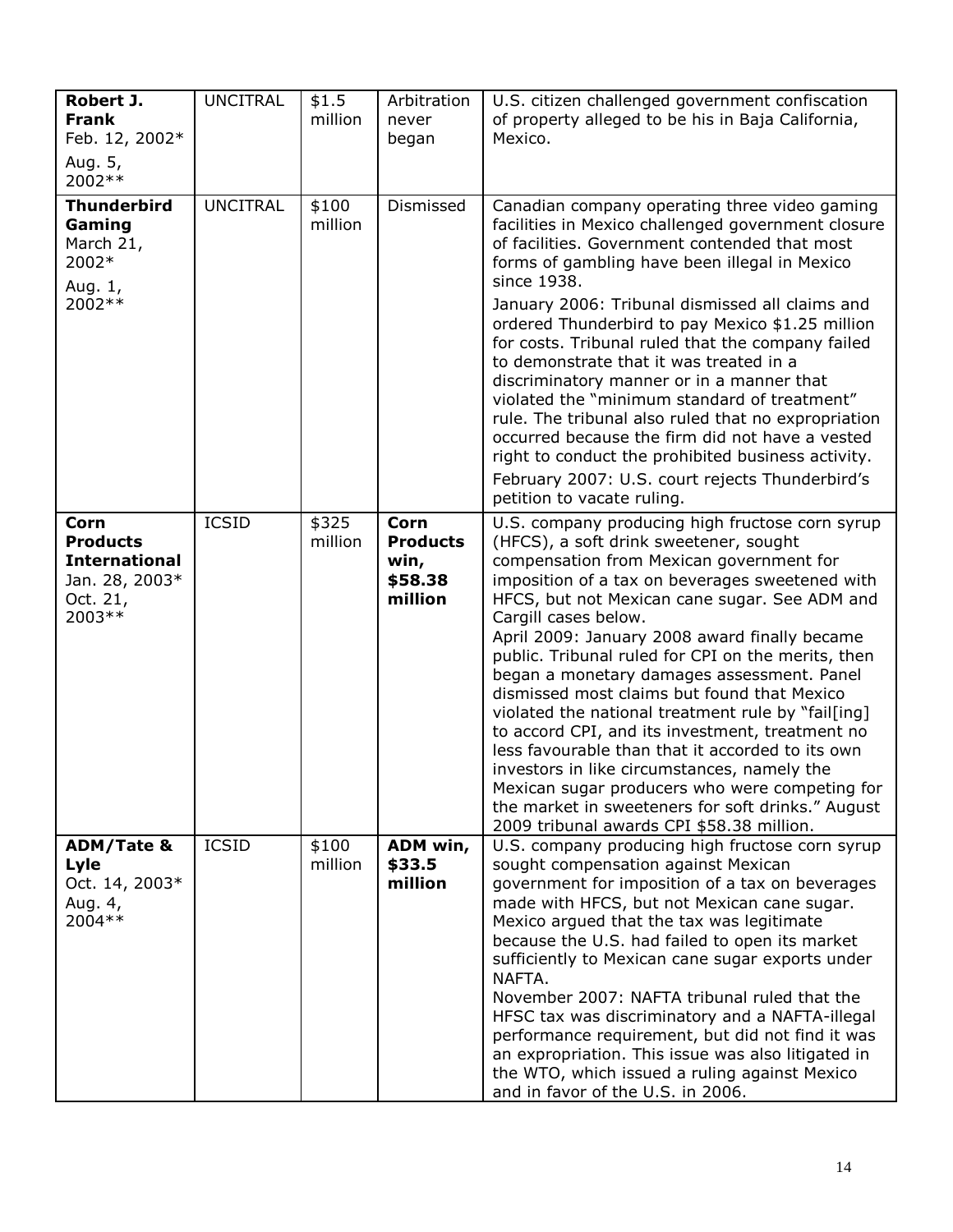| <b>Bayview</b><br><b>Irrigation</b><br>Aug. 27,<br>2004*<br>Jan. 19,<br>2005 ** | <b>ICSID</b> | \$554<br>million | Dismissed                            | Group of 17 U.S. irrigation districts charged that<br>Mexico diverted water owned by U.S. water<br>districts from the Rio Grande to help irrigate<br>Mexican farmland at the cost of U.S. farms.<br>June 2007: Case dismissed on procedural<br>grounds. Tribunal issued a jurisdictional ruling<br>that the claimants, who were located in the U.S.<br>and whose investment was located in the U.S.,<br>did not qualify as "foreign investors" under<br>NAFTA.                                                                                                                                               |
|---------------------------------------------------------------------------------|--------------|------------------|--------------------------------------|--------------------------------------------------------------------------------------------------------------------------------------------------------------------------------------------------------------------------------------------------------------------------------------------------------------------------------------------------------------------------------------------------------------------------------------------------------------------------------------------------------------------------------------------------------------------------------------------------------------|
| Cargill<br>Sept. 30,<br>2004*<br>Dec. 29,<br>2004 **                            | <b>ICSID</b> | \$100<br>million | Cargill<br>win,<br>\$77.3<br>million | U.S. company producing high fructose corn syrup<br>sought compensation against Mexican<br>government for imposition of a tax on beverages<br>sweetened with HFCS, but not Mexican cane<br>sugar. See ADM and Corn Products cases above.<br>Sept. 2009: Tribunal rules in favor of Cargill<br>awarding \$77.3 million, the largest award in a<br>NAFTA investment dispute to date. The larger<br>award was due in part to Cargill's so-called<br>"upstream losses," i.e. the losses connected to its<br>U.S. operations.<br>August 2010: An Ontario court rejects Mexico's<br>request to set aside the award. |
| <b>Internacional</b><br><b>Vision</b><br>(INVISA), et.<br>AI<br>Feb. 15, 2011*  |              | \$9.7<br>million |                                      | In 2000, a group of U.S. investors were awarded<br>a ten-year concession to erect billboards on the<br>Tijuana-California border crossing. In 2009,<br>Mexico chose not to grant the investors an<br>extension of the concession. The investors claim<br>that the removal of their billboards violated fair<br>and equitable treatment, national treatment, and<br>constituted an indirect expropriation.                                                                                                                                                                                                    |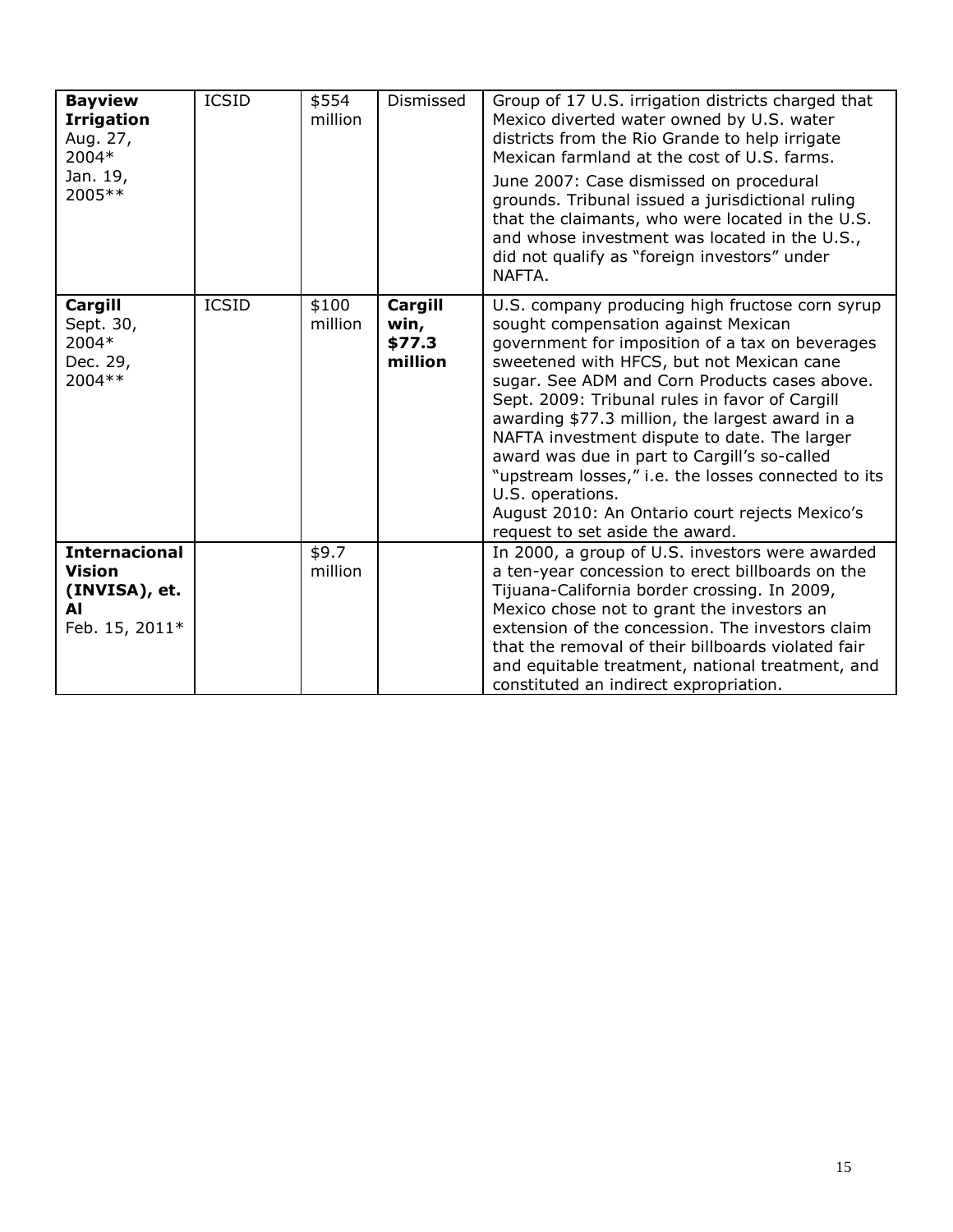# **CAFTA Cases & Claims Against The Dominican Republic**

| <b>TCW Group</b><br>et. al.<br>March 15,<br>2007*<br>June 17,<br>2008 ** | <b>UNCITRAL</b> | \$600<br>million | Settled,<br>investor<br>gets<br>\$26.5<br>million | The Dominican Republic (DR) allowed private<br>companies to buy half of the shares in electric<br>utilities in the late 1990s. Tourism revenues<br>dropped following the September 2001 attacks,<br>leading to mounting economic difficulties. In<br>September 2002, the DR responded by delaying a<br>utility rate increase that had been scheduled to<br>go into effect in 2003. <sup>5</sup> In April 2003, Baninter -<br>one of the largest banks in the DR - collapsed,<br>setting off a banking crisis and increase in<br>poverty. <sup>6</sup> In November 2004, the U.S. AES<br>Corporation sold its 50 percent stake in Ede Este,<br>the electric utility servicing the eastern part of the<br>island, to a Cayman Islands holding company for<br>\$2. This company was owned by other Cayman<br>and U.S. companies in an eight layer ownership<br>scheme ultimately owned by Nevada-registered<br>firm TCW, in turn controlled by French<br>multinational Société Générale (SG). <sup>7</sup> The<br>corporate group admitted it "has not<br>independently committed additional capital" after<br>that date, $8$ and AES maintained a contract to<br>manage the facilities for the new owners. <sup>9</sup> In<br>2007, SG launched an investor-state claim<br>against the DR under the France-DR BIT, and<br>TCW against the DR under CAFTA. Their claim in<br>both proceedings was expropriation of Ede Este-<br>related assets, among other claims. The damages |
|--------------------------------------------------------------------------|-----------------|------------------|---------------------------------------------------|------------------------------------------------------------------------------------------------------------------------------------------------------------------------------------------------------------------------------------------------------------------------------------------------------------------------------------------------------------------------------------------------------------------------------------------------------------------------------------------------------------------------------------------------------------------------------------------------------------------------------------------------------------------------------------------------------------------------------------------------------------------------------------------------------------------------------------------------------------------------------------------------------------------------------------------------------------------------------------------------------------------------------------------------------------------------------------------------------------------------------------------------------------------------------------------------------------------------------------------------------------------------------------------------------------------------------------------------------------------------------------------------------------------------------------------------------------------------------|
|                                                                          |                 |                  |                                                   | sought were 300 million times their purchase<br>price. The complaint related to decisions made<br>prior to SG's indirect acquisition of the<br>investment, and prior to CAFTA and the France-                                                                                                                                                                                                                                                                                                                                                                                                                                                                                                                                                                                                                                                                                                                                                                                                                                                                                                                                                                                                                                                                                                                                                                                                                                                                                |
|                                                                          |                 |                  |                                                   | DR BIT entering into force.<br>Sept. 2009: After the tribunal constituted under<br>the France-DR BIT ruled that the claim had merit<br>in the jurisdictional phase, DR settled both<br>arbitrations for \$26.5 million, saying it was<br>cheaper than continuing arbitration. <sup>10</sup>                                                                                                                                                                                                                                                                                                                                                                                                                                                                                                                                                                                                                                                                                                                                                                                                                                                                                                                                                                                                                                                                                                                                                                                  |

## **CAFTA Cases & Claims Against El Salvador**

| Pac Rim<br><b>Cayman LLC</b><br>Dec. 9, 2008*<br>April 30,<br>$2009**$ | <b>ICSID</b> | \$200<br>million<br>11 | Pending | Pacific Rim Mining Corp., a Canadian-based<br>multinational firm, sought to establish a massive<br>gold mine using water-intensive cyanide ore<br>processing in the basin of El Salvador's largest<br>river, Rio Lempa. This proposed project as well as<br>applications filed by various companies for 28<br>other gold and silver mines, generated a major<br>national debate about the health and<br>environmental implications of mining in El<br>Salvador, a densely populated country the size of |
|------------------------------------------------------------------------|--------------|------------------------|---------|---------------------------------------------------------------------------------------------------------------------------------------------------------------------------------------------------------------------------------------------------------------------------------------------------------------------------------------------------------------------------------------------------------------------------------------------------------------------------------------------------------|
|                                                                        |              |                        |         | Massachusetts with limited water resources. <sup>12</sup>                                                                                                                                                                                                                                                                                                                                                                                                                                               |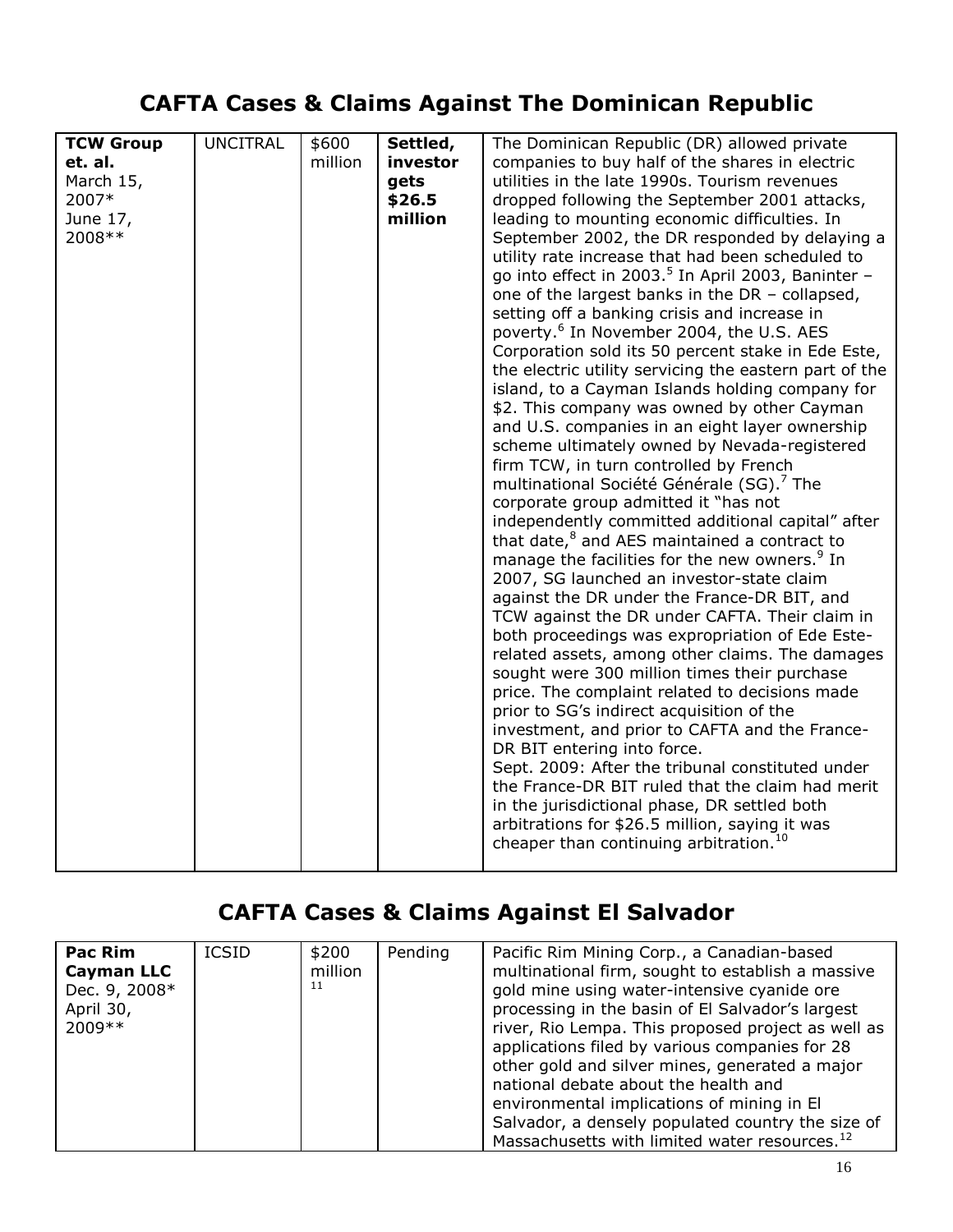|                                                                                |              |                  |                                               | Leaders of El Salvador's major political parties,<br>the Catholic Church and a large civil society<br>network expressed concerns. <sup>13</sup> In December<br>2007, Pacific Rim had reincorporated one of its<br>subsidiaries based in the Cayman Islands as a<br>Nevada corporation - Pac Rim Cayman LLC. <sup>14</sup> In<br>April 2008, the new U.S. subsidiary sent a letter<br>to the Salvadoran government first threatening a<br>CAFTA claim. <sup>15</sup> Pacific Rim never completed the<br>feasibility study necessary to obtain an<br>exploitation permit for its mine and in July 2008<br>ceased exploratory drilling. <sup>16</sup> Then, in December<br>2008, the company filed a "notice of intent", the<br>first step in instigating a formal CAFTA<br>investment suit. <sup>17</sup> The filing claimed that the<br>Salvadoran government's failure to issue the<br>company the exploitation permit it needed in<br>order to operate the mine violated its CAFTA<br>foreign investor rights. The case is currently in<br>the jurisdictional phase, after ICSID ruled in<br>August 2010 against El Salvador's attempt to<br>have the case dismissed due to so-called<br>"preliminary objections."                                                           |
|--------------------------------------------------------------------------------|--------------|------------------|-----------------------------------------------|-------------------------------------------------------------------------------------------------------------------------------------------------------------------------------------------------------------------------------------------------------------------------------------------------------------------------------------------------------------------------------------------------------------------------------------------------------------------------------------------------------------------------------------------------------------------------------------------------------------------------------------------------------------------------------------------------------------------------------------------------------------------------------------------------------------------------------------------------------------------------------------------------------------------------------------------------------------------------------------------------------------------------------------------------------------------------------------------------------------------------------------------------------------------------------------------------------------------------------------------------------------------------------|
| <b>Commerce</b><br><b>Group Corp.</b><br>March 16,<br>2009*<br>July 2, 2009 ** | <b>ICSID</b> | \$100<br>million | Application<br>for<br>annulment<br>in process | The Commerce Group Corporation, a mining firm<br>registered and based in Wisconsin, $18$ saw the<br>environmental permits for its gold mining and<br>milling operations in Northeastern El Salvador<br>revoked after the company failed its<br>environmental audit. <sup>19</sup> In April 2010, the<br>Salvadoran Supreme Court ruled that the<br>company had been accorded due process during<br>and after the audit. <sup>20</sup> But Commerce Group had<br>launched parallel CAFTA attacks related to its<br>environmental permits in March 2009, claiming<br>expropriation and denial of fair and equitable<br>treatment.<br>March 2011: The case was dismissed on a<br>technicality: If Commerce Group had simply<br>written a letter to the Salvadoran judiciary<br>informing it that it was waiving its right to<br>challenge revocation of its environmental permits<br>in Salvadoran courts, then Commerce Group's<br>attack on Salvadoran mining policy would likely<br>be going forward under CAFTA. Indeed, when El<br>Salvador attempted to recoup its estimated<br>\$800,000 in legal costs, the tribunal sided with<br>Commerce Group that its case was not<br>frivolous. <sup>21</sup><br>July 2011: Commerce Group requested an<br>annulment of the award. |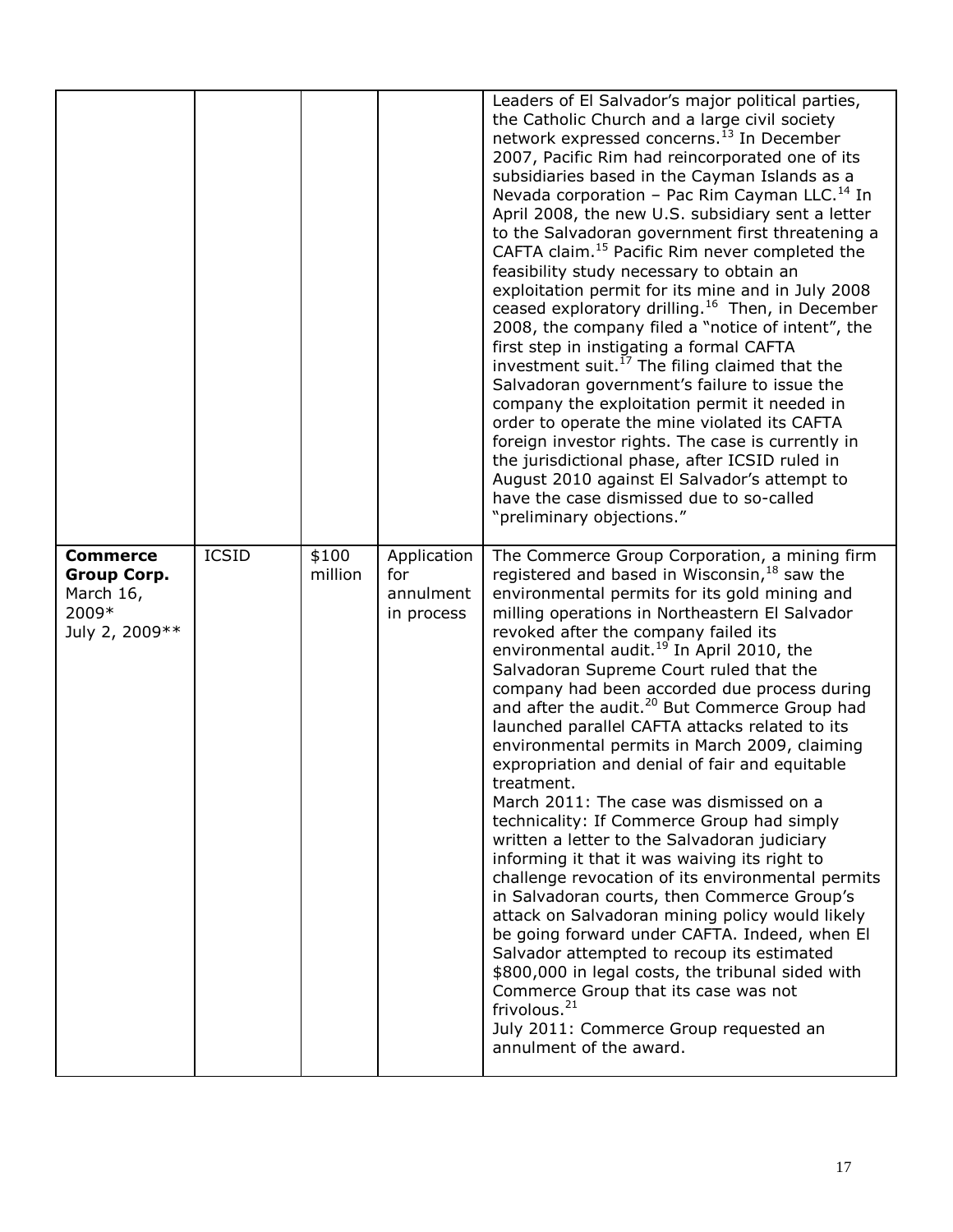## **CAFTA Cases & Claims Against Guatemala**

| <b>Railroad</b><br><b>Development</b><br>Corporation<br>June 14,<br>2007**                                                               | <b>ICSID</b> | \$64<br>million | Pending | Guatemala privatized and concessioned its<br>railroad system in 1998 to a subsidiary of U.S.<br>Railroad Development Corporation, which had<br>presented proposals to rehabilitate the entire<br>network in five phases. RDC only completed the<br>first phase; Ramon Campollo, a Guatemalan<br>investor, expressed interest in 2004 in buying<br>RDC's rights to complete the project, but RDC did<br>not sell these. In 2006, Guatemala declared parts<br>of the scheme "injurious to the interests of the<br>state" (lesivo). The following year, RDC<br>suspended rail operations and initiated a CAFTA<br>claim, alleging the lesivo declaration to be an<br>indirect expropriation, and a violation of fair and<br>equitable treatment. RDC also claims a violation<br>of national treatment, on the grounds that the<br>lesivo resolution was to help a Campollo takeover<br>of the investment. The majority of the \$64 million<br>damages claim is for the alleged loss of future<br>anticipated profits. <sup>22</sup> |
|------------------------------------------------------------------------------------------------------------------------------------------|--------------|-----------------|---------|----------------------------------------------------------------------------------------------------------------------------------------------------------------------------------------------------------------------------------------------------------------------------------------------------------------------------------------------------------------------------------------------------------------------------------------------------------------------------------------------------------------------------------------------------------------------------------------------------------------------------------------------------------------------------------------------------------------------------------------------------------------------------------------------------------------------------------------------------------------------------------------------------------------------------------------------------------------------------------------------------------------------------------|
| <b>Tampa</b><br><b>Electric</b><br>Company<br>(TECO)<br><b>Guatemala</b><br><b>Holdings LLC</b><br>Jan. 13, 2009*<br>Oct. 20,<br>2010 ** | <b>ICSID</b> | Unkno<br>wn     | Pending | Guatemala privatized its electricity distribution<br>system in 1998. In August 2008, it lowered the<br>electricity rates that the privatized utility could<br>charge. A holding company Deca II has a<br>majority stake of the utility (EEGSA), and Spanish<br>energy company Iberdrola was the majority<br>owner of Deca II, and launched a claim for<br>damages under the Spain-Guatemala BIT. The<br>U.S. company TECO Guatemala Holdings LLC - a<br>subsidiary of TECO Energy Inc. - indirectly held a<br>24 percent ownership stake in Deca II, and began<br>threatening a CAFTA claim launched a CAFTA<br>claim as early as September 2008. The official<br>notice of arbitration was filed on Oct. 20, 2010 -<br>TECO sold its indirect stake in Deca II the next<br>day. $^{23}$                                                                                                                                                                                                                                         |

## **Peru FTA Cases & Claims Against Peru**

| Renco Group,<br>Inc. / Doe<br><b>Run Peru</b><br>Dec. 29,<br>$2010*$ | <b>UNCITRAL</b> | \$800<br>million | Pending | Doe Run Peru, a company owned indirectly by<br>Renco Group through a Cayman Islands holding<br>company, failed to meet its environmental clean-<br>up commitments under a 1997 privatization deal<br>of one of the world's most polluted sites: a metal<br>smelter in La Oroya, Peru. The Peruvian<br>government granted two extensions of the 2007<br>date by which Doe Run was to have built a sulfur<br>oxide treatment facility $-$ a commitment that the<br>corporation has still failed to meet four years<br>after the initial due date. In 2007 and 2008, Doe |
|----------------------------------------------------------------------|-----------------|------------------|---------|-----------------------------------------------------------------------------------------------------------------------------------------------------------------------------------------------------------------------------------------------------------------------------------------------------------------------------------------------------------------------------------------------------------------------------------------------------------------------------------------------------------------------------------------------------------------------|
|                                                                      |                 |                  |         | Run was challenged in class action lawsuits in                                                                                                                                                                                                                                                                                                                                                                                                                                                                                                                        |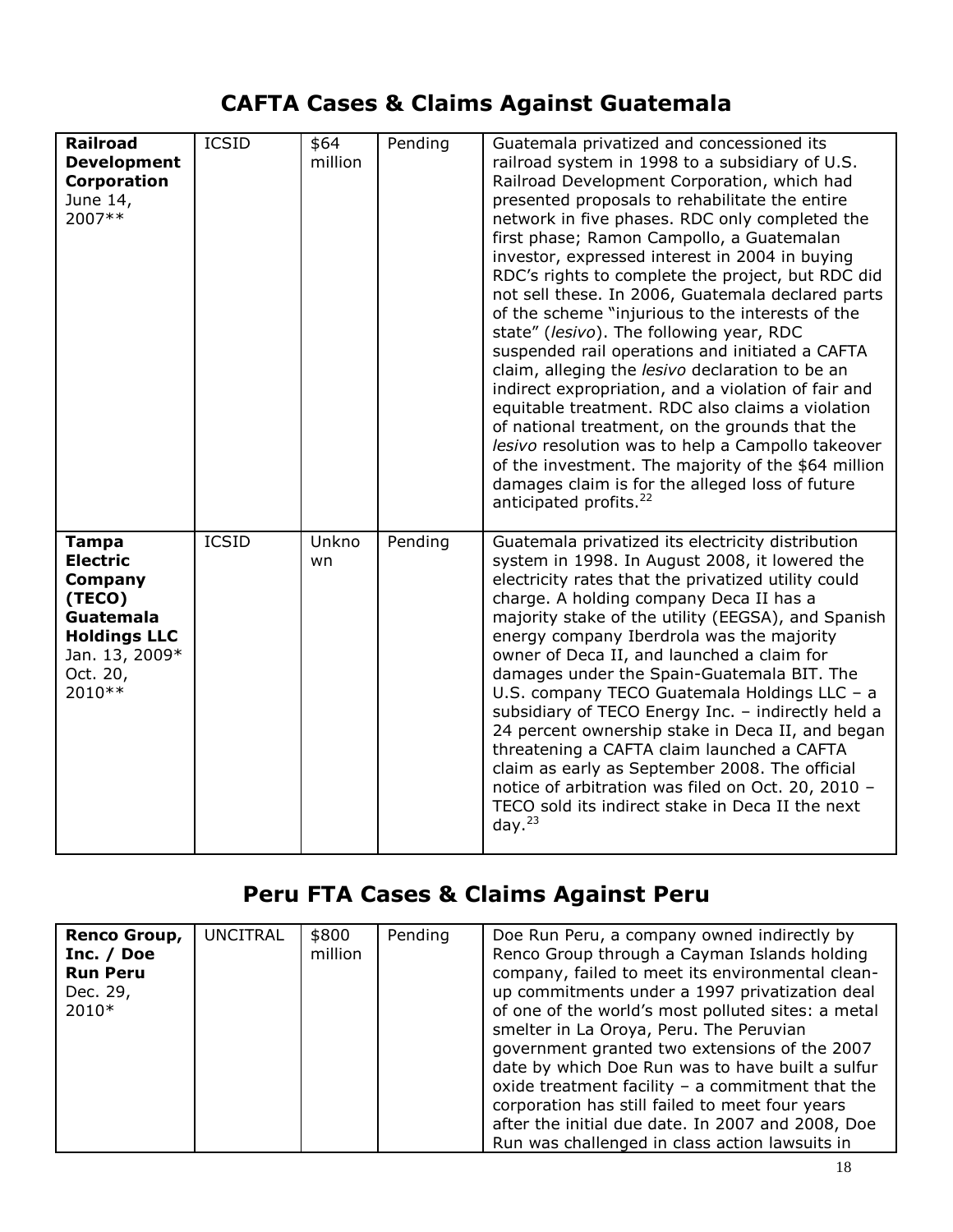| emissions since the 1997 stock transfer. <sup>24</sup><br>December 2010: Renco - owned by Ira Rennert,<br>a wealthy GOP donor - launches a major D.C.<br>lobbying blitz, enlisting Obama administration<br>officials to intervene with Peru on the company's<br>behalf. <sup>25</sup> The company also launched an \$800<br>million investor-state claim against Peru under<br>the bilateral FTA. The company claims a violation<br>of fair and equitable treatment (FET), stating that<br>Peru should have assumed liability for the class<br>action cases. (In fact, in 1997, Doe Run agreed to<br>assume liability for injury claims related to its<br>own emissions. <sup>26</sup> ) Renco also argues a FET<br>violation, because the sulfur plant cost more than<br>the company expected, and the company<br>expected extensions of its compliance period. (In<br>fact, in 1997, Doe Run signed a contract saying it<br>had done its own due diligence on the costs. $2$ )<br>Renco claims a national treatment violation,<br>stating that Centromin, the Peruvian state-owned<br>enterprise that previously owned the smelter, was<br>granted extensions of its obligation to remediate<br>the soils. Renco also states that Doe Run was<br>placed in involuntary bankruptcy by one of its<br>suppliers, and complains that the Peruvian<br>government has made a claim under these<br>proceedings for the costs of finalizing the sulfur<br>plant $-$ a move the company says "has the<br>potential to culminate in an expropriation." <sup>28</sup> |  |  |                                             |
|--------------------------------------------------------------------------------------------------------------------------------------------------------------------------------------------------------------------------------------------------------------------------------------------------------------------------------------------------------------------------------------------------------------------------------------------------------------------------------------------------------------------------------------------------------------------------------------------------------------------------------------------------------------------------------------------------------------------------------------------------------------------------------------------------------------------------------------------------------------------------------------------------------------------------------------------------------------------------------------------------------------------------------------------------------------------------------------------------------------------------------------------------------------------------------------------------------------------------------------------------------------------------------------------------------------------------------------------------------------------------------------------------------------------------------------------------------------------------------------------------------------------------------------------------------------|--|--|---------------------------------------------|
|                                                                                                                                                                                                                                                                                                                                                                                                                                                                                                                                                                                                                                                                                                                                                                                                                                                                                                                                                                                                                                                                                                                                                                                                                                                                                                                                                                                                                                                                                                                                                              |  |  | Missouri courts, claiming damages for toxic |
|                                                                                                                                                                                                                                                                                                                                                                                                                                                                                                                                                                                                                                                                                                                                                                                                                                                                                                                                                                                                                                                                                                                                                                                                                                                                                                                                                                                                                                                                                                                                                              |  |  |                                             |

### **Summary**

| <b>Total Claims</b><br><b>Filed under</b><br><b>NAFTA-style</b><br>Deals: | 73<br>Cases $29$   |                                                       |                                                                                                                                                                                                                                                                                               |
|---------------------------------------------------------------------------|--------------------|-------------------------------------------------------|-----------------------------------------------------------------------------------------------------------------------------------------------------------------------------------------------------------------------------------------------------------------------------------------------|
| <b>Dismissed</b><br><b>Cases (Won</b><br>by Govts):                       | 16<br><b>Cases</b> |                                                       | Loewen, Mondev, Methanex, Glamis Gold Ltd.,<br>Canadian Cattlemen for Fair Trade, Grand River,<br>United Parcel Service, Merrill and Ring Forestry,<br>Chemtura, Azinian, et al, Waste Management,<br>Fireman's Fund, GAMI Investments, Thunderbird<br>Gaming, Bayview Irrigation, V.G. Gallo |
| <b>Cases Won</b><br>by Investors:                                         | 10<br><b>Cases</b> | \$353.4<br>million<br>paid to<br>foreign<br>investors | Ethyl, S.D. Myers, Pope & Talbot, AbitibiBowater,<br>Metalclad, Karpa, Corn Products International,<br>ADM/Tate & Lyle, Cargill, TCW Group                                                                                                                                                    |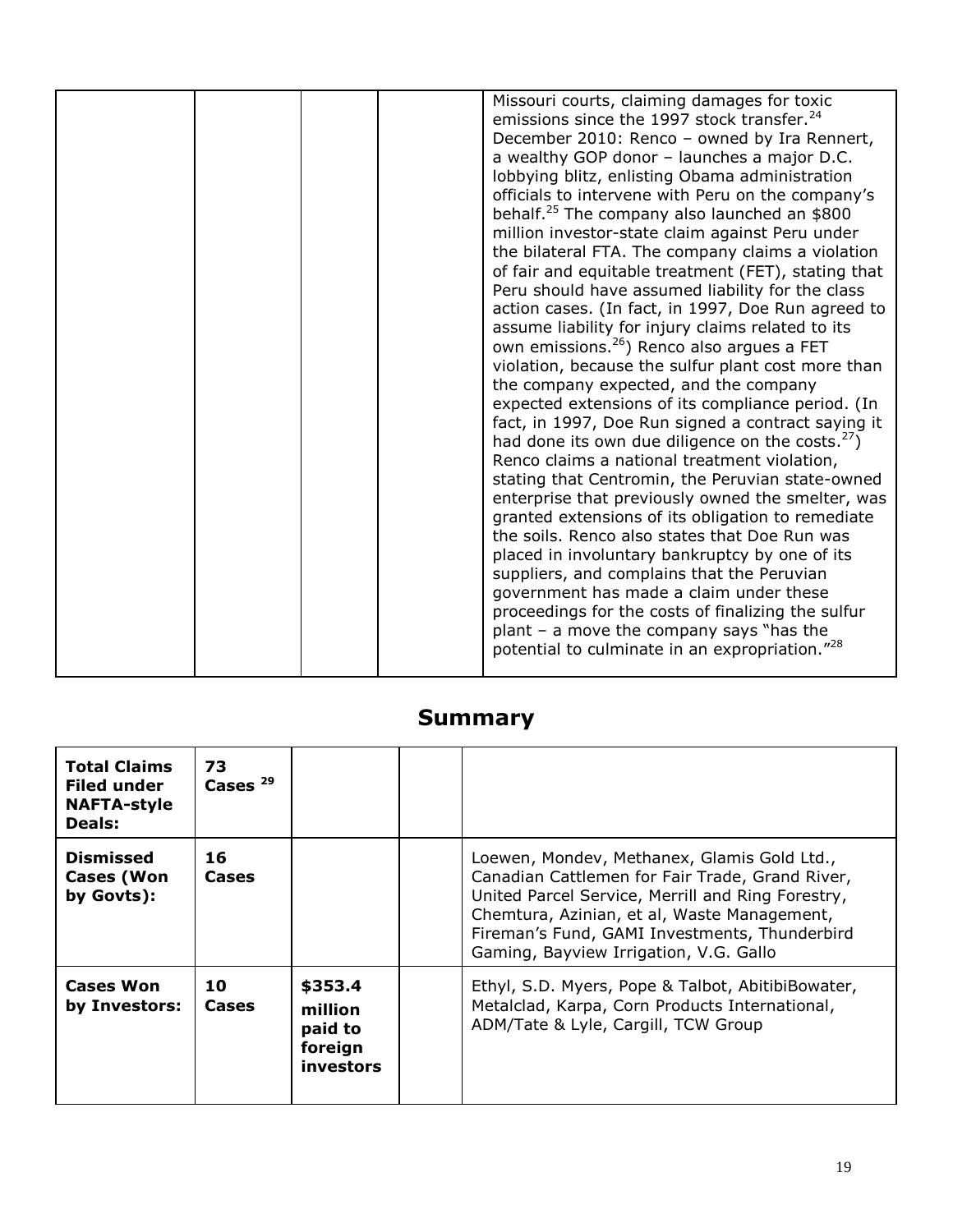#### **ENDNOTES**

l

<sup>1</sup> The U.S.-Australia FTA does not contain investor-state enforcement, so is not a "NAFTA-style deal" in this key regard. The U.S.-Jordan, U.S.-Bahrain and U.S.-Israel trade agreements, which do not follow the standard U.S. FTA model in most respects, also do not contain investor-state dispute settlement. But the U.S. has separate bilateral investment treaties with Jordan and Bahrain that contain most of the same investor rules.

<sup>2</sup> Luke Engan, "Mexican Truckers File NAFTA Investor Claim; DOT Gives Proposal To NSC," *Inside U.S. Trade,* June 9, 2011. While the Notice of Intent includes no specific amount, *Inside U.S. Trade* reports that, "A lawyer familiar with the case explained that while the Mexican government has found the lost commercial opportunities to exceed \$2 billion per year (Inside U.S. Trade, March 20), CANACAR members are entitled to three years' worth of reimbursement equivalent to this amount, due to NAFTA's three-year statute of limitations."

<sup>3</sup> Luke Eric Peterson, "Mexican cement company puts US Government on notice of NAFTA claim," *Investment Arbitration Reporter,* Sept. 19, 2009.

<sup>4</sup> Luke Eric Peterson, "Canada prevails in NAFTA arbitration over thwarted garbage disposal project," *Investment Arbitration Reporter,* Sept. 27, 2011.

5 *TCW Group, Inc., et. al v. the Dominican Republic*, Respondent's Memorial on Jurisdiction, Nov. 21, 2008, at para 25. 6 "Dominican Republic in Crisis," *New York Times,* Dec. 29, 2003; "3 Dominican bank directors convicted," *AFX UK Focus*, Oct. 22, 2007.

7 *Societe Generale v. the Dominican Republic*, LCIA Case No. 7927, at Annex 1.

Luke Eric Peterson, "UNCITRAL tribunal rules that electricity claim can proceed against Dominican Republic," *Investment Arbitration Reporter,* Oct. 9, 2008.

8 *TCW Group, Inc., et. al v. the Dominican Republic*, Claimants' Counter-Memorial on Jurisdiction, Feb. 13, 2009, at footnote 62.

9 *TCW Group, Inc., et. al v. the Dominican Republic*, Respondent's Memorial on Jurisdiction, Nov. 21, 2008, at para 16. <sup>10</sup> Luke Eric Peterson, "Dominican Republic settles trio of electricity arbitrations," *Investment Arbitration Reporter*, Sept. 19, 2009.

 $11$  In Pac Rim Cayman LLC's Notice of Arbitration (paragraph 128), they claim to have spent \$77 million in expenses in connection with their Salvadoran operations. The company claimed reimbursement for that sum, plus an amount for "losses sustained" and "lost profits" of a sum "far in excess of the amount of expenditures made by" the company. In the ICSID Tribunal's Decision on the Respondent's Preliminary Objections Under CAFTA Articles 10.20.4 and 10.20.5 (paragraph 19), the claimant is reported to claim "damages measures in hundreds of millions of US dollars, including investment expenses in excess of US\$77 million, together with interest."

<sup>12</sup> Florian Erzinger, et. al, "El Lado Oscuro del Oro," *Unidad Ecologica Salvadoreña* (UNES) and Development and Peace report, December 2008, at chapter 1.

<sup>13</sup> Letter from Archbishop Lacalle and Bishops Cabrera, Astorga, Alfaro, Morales, Avelar, Aquino, Alas, Morao, "Cuidemos La Casa de Todos: Pronunciamento de la Conferencia Episcopal de El Salvador sobre la explotacion de minas de oro y plata," May 3, 2007; Institute for Policy Studies, "The Struggle Against Free Trade Continues," Oct. 27, 2009. Available at: www.ips-dc.org/articles/the\_struggle\_against\_free\_trade\_continues

<sup>14</sup> Nevada Secretary of State, "Entity Actions for Pac Rim LLC," Date of Creation 9-10-1997, Cayman Islands. Accessed May 19, 2010. Available at:

http://nvsos.gov/sosentitysearch/corpActions.aspx?lx8nvq=w6tC2v9USQe57l6%252bqrhmKg%253d%253d&CorpNa me=PAC+RIM+CAYMAN+LLC.

<sup>15</sup> Reference to an April 14, 2008 letter from Tom Shake to President Saca in the Pac Rim Cayman LLC Notice of Arbitration, at 31. http://www.pacrim-mining.com/i/pdf/2009-04-30\_CAFTAF.pdf

<sup>16</sup> Pacific Rim Mining Corp, "El Dorado, El Salvador." Accessed May 25, 2010. Available at: http://www.pacrimmining.com/s/ES\_Eldorado.asp.

<sup>17</sup> Pacific Rim Mining Corp., "Pacific Rim Files Notice of Intent to Seek CAFTA Arbitration," press release, December 2008. Accessed May 2, 2010. Available at: http://www.marketwire.com/press-release/Pacific-Rim-Files-Notice-of-Intent-to-Seek-CAFTA-Arbitration-TSX-PMU-928202.htm

 $18$  10-K from FY 2002, at page 4. United States Securities And Exchange Commission, Form 10-K,  $(X)$  Annual Report Pursuant To Section 13 or 15(D) Of The Securities Exchange Act Of 1934 For The Fiscal Year Ended March 31, 2002, Commission File Number 1-7375, Commerce Group Corp. Available at:

<http://www.sec.gov/Archives/edgar/data/109757/000100233402000046/m10k.txt.>

<sup>19</sup> Administrative Litigation Chamber of the Supreme Court of Justice of El Salvador, Case Number 308-2006, April 29, 2010, English translation at page at page 5, paragraph 2. (note that the English translation follows the Spanish). Available at: http://www.commercegroupcorp.com/images/cafta/R-5.\_Decision\_Case\_308-2006%5B1%5D.pdf

<sup>20</sup> Administrative Litigation Chamber 308-2006 English translation at page 12.

<sup>21</sup> Commerce Group Corp. and San Sebastian Gold Mines Inc. v. Republic of El Salvador, Award, ICSID Case No. ARB/09/17, March 14, 2011, at paragraph 137.